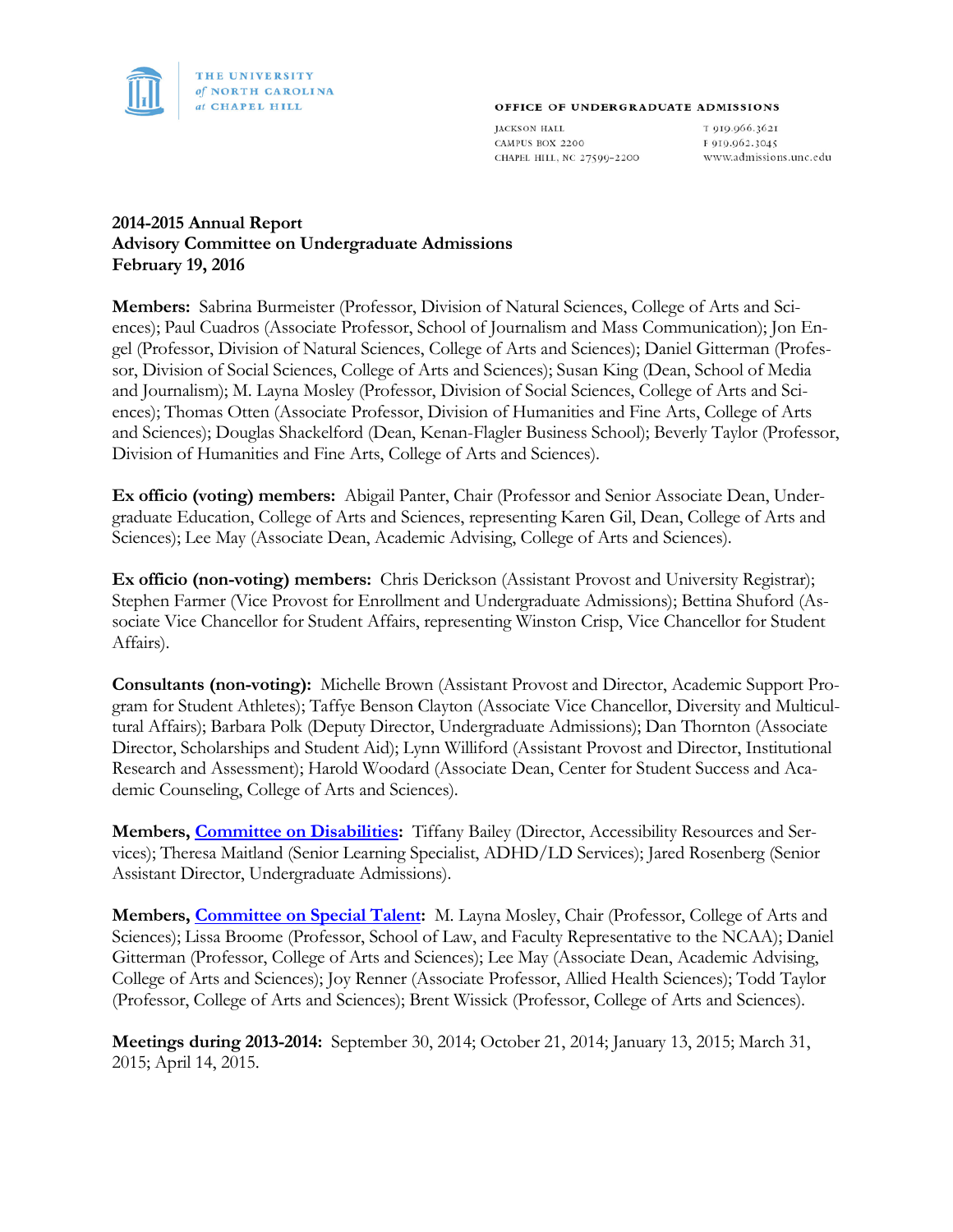**Report prepared by:** Abigail Panter (Chair and Senior Associate Dean, Undergraduate Education, College of Arts and Sciences); Stephen Farmer (Vice Provost for Enrollment and Undergraduate Admissions).

#### **Report of activities (see attached summary statistics and key terms):**

1. Oriented new and returning members to the work of the committee and the Office of Undergraduate Admissions by reviewing:

- The committee's [charge](http://faccoun.unc.edu/faculty-code-and-policies/faculty-code/article-4/) and [membership;](http://faccoun.unc.edu/committees-2/appointed-committees/undergraduate-admissions-committee/)
- The [2012-2013 annual report](http://faccoun.unc.edu/wp-content/uploads/2010/10/UAD2012-2013.pdf) to Faculty Council, including the [report on student-athletes en](http://3qh929iorux3fdpl532k03kg.wpengine.netdna-cdn.com/wp-content/uploads/2014/04/2013-Athletics-Admissions-Report.pdf)[rolling in 2013;](http://3qh929iorux3fdpl532k03kg.wpengine.netdna-cdn.com/wp-content/uploads/2014/04/2013-Athletics-Admissions-Report.pdf)
- The University's [admissions policy,](http://www.unc.edu/ugradbulletin/admissions.html) as found in the *[Undergraduate Bulletin](http://www.unc.edu/ugradbulletin/)*;
- The committee's previous advice to the Office of Undergraduate Admissions, as expressed in the *[Statement on the Evaluation of Candidates](http://admissions.unc.edu/files/2013/09/Statement_on_the_Evaluation_of_Candidates.pdf)* and the *[Guidelines for Standardized Testing](http://admissions.unc.edu/files/2013/09/Guidelines_for_Standardized_Testing.pdf)*;
- The charges and membership of the [Committee on Disabilities](http://faccoun.unc.edu/committees-2/appointed-committees/undergraduate-admissions-committee/committee-on-disabilities/) and the Committee on Special [Talent;](http://faccoun.unc.edu/committees-2/appointed-committees/undergraduate-admissions-committee/committee-on-special-talent/)
- Efforts by the Office of Undergraduate Admissions to assess outcomes; and
- Selected media coverage from April 2014 through September 2014.

2. Discussed the membership of the Committee on Special Talent—specifically, the possibility of naming one or more additional members from the Advisory Committee, and the importance of naming members who either teach or have taught the courses that undergraduate student-athletes are likely to take. Dean Panter subsequently appointed Professor Daniel Gitterman to the committee.

3. Discussed how the Office of Undergraduate Admissions welcomes students who visit campus, noting the crucial role that 200+ students play as Admissions Ambassadors.

4. Received an update from the working group studying race-neutral alternatives in the evaluation of candidates for admission.

5. Received and discussed preliminary information about student-athletes enrolling in 2014, including the nine students who required review by the Committee on Special Talent.

6. Discussed a de-identified application for first-year admission, noting the ways in which the application revealed aspects of each student's potential to contribute to the diversity of the student body, and especially to its socioeconomic diversity.

7. Reviewed and confirmed the format for the annual report to Faculty Council.

8. Discussed, in response to Resolution 2015-3, background information about student-athlete admissions, including detailed information about the academic credentials presented by each student who had been reviewed and recommended by the Committee on Special Talent.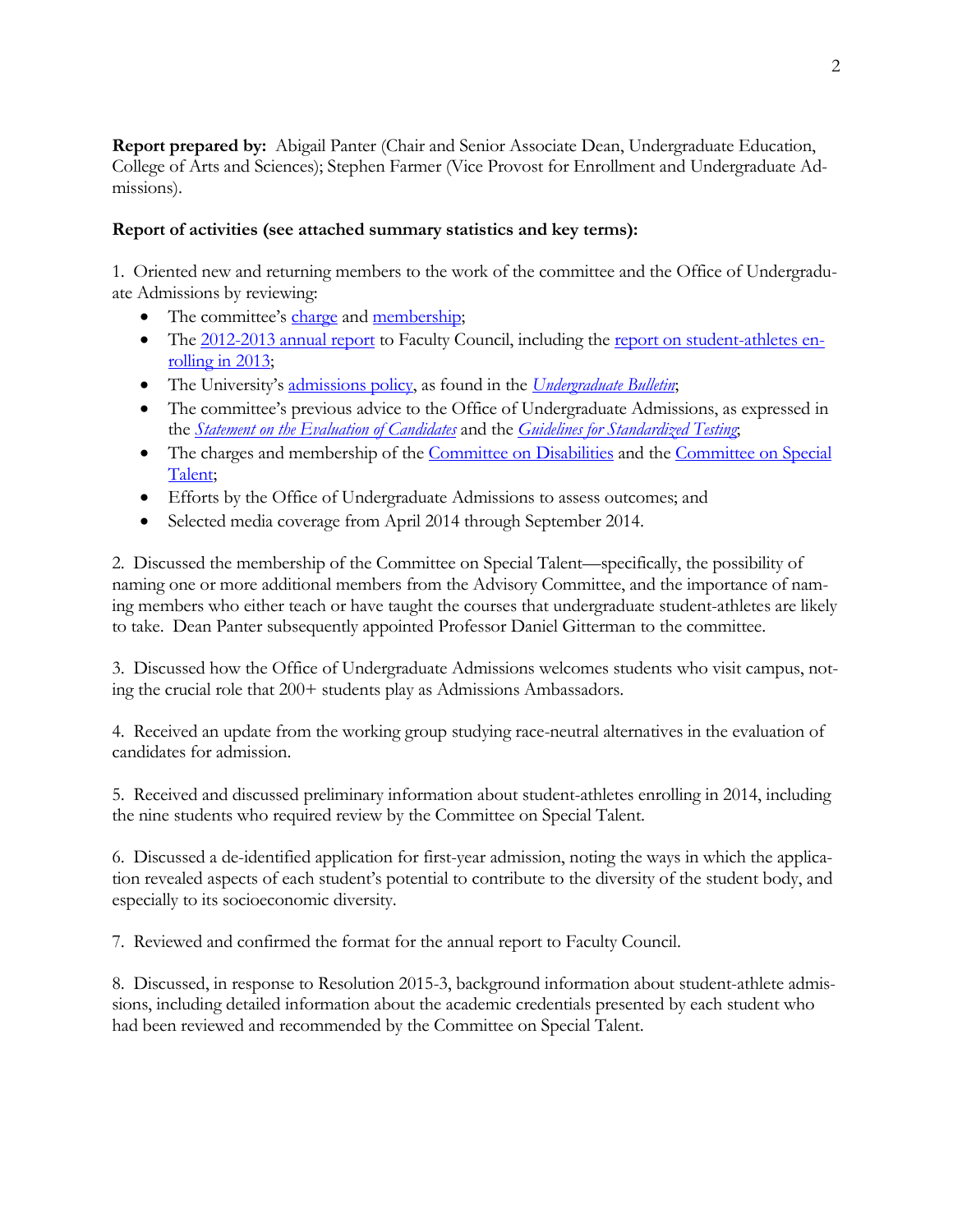#### **Addendum—report of 2015-2016 activities to date:**

**Left committee:** Sabrina Burmeister and Layna Mosley (terms ended); Harold Woodard (left University).

**Joined committee:** Martha Alexander (Division of Humanities and Fine Arts, College of Arts and Sciences); Charlene Regester (Division of Social Sciences, College of Arts and Sciences). Dean Kevin Guskiewicz renewed the delegation of the chair to Dean Abigail Panter.

1. Oriented new and returning members to the work of the committee and the Office of Undergraduate Admissions by reviewing:

- The committee's [charge](http://faccoun.unc.edu/faculty-code-and-policies/faculty-code/article-4/) and [membership;](http://faccoun.unc.edu/committees-2/appointed-committees/undergraduate-admissions-committee/)
- The 2013-2014 [annual report](http://faccoun.unc.edu/wp-content/uploads/2010/10/UAD2013-2014_CORRECTED.pdf) to Faculty Council;
- The University's descriptions of its [admissions policies and practices,](http://www.unc.edu/sacs/Jan2015/Reports/3.4.3-Admission.html) as outlined in its January 2015 report to the Southern Association of Colleges and Schools Commission on Colleges;
- A summary of major decisions by the Advisory Committee since the 1997-1998 academic year;
- Selected media coverage from June 2015 through August 2015.

2. Discussed changes in the staff and organization in the admissions office and welcomed new assistant and associate directors.

3. Reviewed and discussed the profile of the first-year and transfer classes that entered in Fall 2015, well as the comprehensive, holistic, and individualized evaluations afforded to each candidate for admission.

4. Received a report on the academic progress of the nine student-athletes who enrolled at the University in 2014 after being reviewed and recommended by the Committee on Special Talent.

5. Met jointly with the Faculty Athletics Committee to receive detailed information about athletics admissions, including protected and confidential student information discussed in closed session.

6. Discussed at length Resolution 2015-3, which had been referred to the committee by Faculty Council, eventually voting unanimously to [recommend that Faculty Council not adopt the resolution.](http://faccoun.unc.edu/faculty-council/meeting-materials-2015-16/november-13-2015/)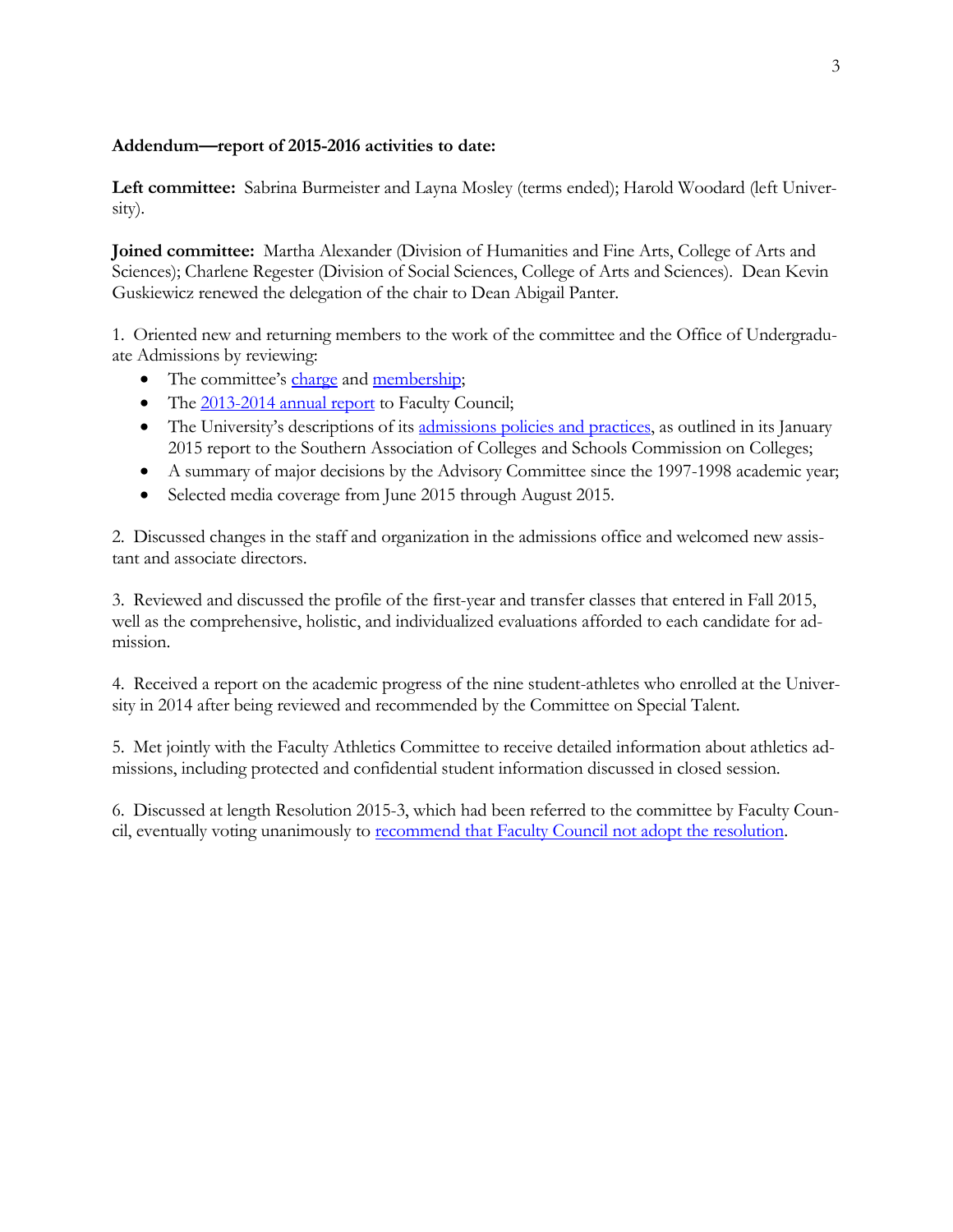# SUMMARY STATISTICS—FALL 2015 FIRST-YEAR CLASS

### Total enrolled 4,076

| Resident                                        | 3,221 | 79.0% | Need-based aid                              | 1,406  | 34.5%  |
|-------------------------------------------------|-------|-------|---------------------------------------------|--------|--------|
| Non-resident                                    | 855   | 21.0% | Merit-based aid                             | 207    | 5.1%   |
|                                                 |       |       | Carolina Covenant                           | 587    | 14.4%  |
| Female                                          | 2,421 | 59.4% |                                             |        |        |
| Male                                            | 1,655 | 40.6% | Military-affiliated                         | 258    | 6.3%   |
|                                                 |       |       | Military-affiliated receiving benefits      | 36     | 0.9%   |
| U.S. citizens                                   | 3,860 | 94.7% |                                             |        |        |
| U.S. permanent residents                        | 96    | 2.4%  | Talent in athletics, music, or dramatic art | 172    | 4.2%   |
| Non-resident aliens                             | 120   | 2.9%  |                                             |        |        |
|                                                 |       |       | Rank in class reported                      | 2,869  | 70.4%  |
| Fee waiver                                      | 474   | 11.6% | Of those reporting rank in class-           |        |        |
|                                                 |       |       | Top 10 percent                              | 2,211  | 77.1%  |
| First-generation college                        | 760   | 18.6% | Second 10 percent                           | 490    | 17.1%  |
|                                                 |       |       | Top 10                                      | 1,214  | 42.3%  |
| Resident children of alumni                     | 633   | 15.5% | 1st                                         | 223    | 7.8%   |
| Non-resident children of alumni                 | 126   | 3.1%  | 2nd                                         | 167    | 5.8%   |
| Race and ethnicity-federal reporting guidelines |       |       | GPA reported                                | 3,598  | 88.3%  |
| Non-resident alien                              | 120   | 2.9%  | Of those reporting GPA-                     |        |        |
| Hispanic/Latino of any race                     | 286   | 7.0%  | 4.0 or higher                               | 3,380  | 93.9%  |
| Two or more races                               | 166   | 4.1%  | 25th percentile                             | 4.48   |        |
| Race and ethnicity unknown                      | 172   | 4.2%  | 75th percentile                             | 4.85   |        |
| Native American only                            | 22    | 0.5%  |                                             |        |        |
| Asian/Asian American only                       | 441   | 10.8% | SAT reported                                | 3,109  | 76.3%  |
| Black/African American only                     | 300   | 7.4%  | Of those reporting SAT-                     | CR+M   | CF     |
| Caucasian/White only                            | 2,565 | 62.9% | 25th percentile                             | 1200   | 590    |
| Pacific Islander only                           | 4     | 0.1%  | 75th percentile                             | 1390   | 690    |
| Race and ethnicity-all reported                 |       |       | <b>ACT</b> reported                         | 3,026  | 74.2%  |
| Native American                                 | 97    | 2.4%  | Of those reporting ACT-                     | ACT    |        |
| Asian/Asian American                            | 628   | 15.4% | 25th percentile                             | 27     |        |
| Black/African American                          | 365   | 9.0%  | 75th percentile                             | 32     |        |
| Caucasian/White                                 | 2,894 | 71.0% |                                             |        |        |
| Hispanic/Latino/Latina                          | 292   | 7.2%  | Either SAT or ACT reported                  | 4,076  | 100.0% |
| Pacific Islander                                | 9     | 0.2%  | Highest score reported on SAT scale-        | $CR+M$ |        |
|                                                 |       |       | 25th percentile                             | 1260   |        |

| ident                                        | 3,221 | 79.0% | Need-based aid                              | 1,406  | 34.5%     |     |     |
|----------------------------------------------|-------|-------|---------------------------------------------|--------|-----------|-----|-----|
| n-resident                                   | 855   | 21.0% | Merit-based aid                             | 207    | 5.1%      |     |     |
|                                              |       |       | Carolina Covenant                           | 587    | 14.4%     |     |     |
| ıale                                         | 2,421 | 59.4% |                                             |        |           |     |     |
| е                                            | 1,655 | 40.6% | Military-affiliated                         | 258    | 6.3%      |     |     |
|                                              |       |       | Military-affiliated receiving benefits      | 36     | 0.9%      |     |     |
| citizens                                     | 3,860 | 94.7% |                                             |        |           |     |     |
| permanent residents                          | 96    | 2.4%  | Talent in athletics, music, or dramatic art | 172    | 4.2%      |     |     |
| eresident aliens                             | 120   | 2.9%  |                                             |        |           |     |     |
|                                              |       |       | Rank in class reported                      | 2,869  | 70.4%     |     |     |
| waiver                                       | 474   | 11.6% | Of those reporting rank in class-           |        |           |     |     |
|                                              |       |       | Top 10 percent                              | 2,211  | 77.1%     |     |     |
| t-generation college                         | 760   | 18.6% | Second 10 percent                           | 490    | 17.1%     |     |     |
|                                              |       |       | Top 10                                      | 1,214  | 42.3%     |     |     |
| ident children of alumni                     | 633   | 15.5% | 1st                                         | 223    | 7.8%      |     |     |
| i-resident children of alumni                | 126   | 3.1%  | 2 <sub>nd</sub>                             | 167    | 5.8%      |     |     |
| e and ethnicity-federal reporting guidelines |       |       | GPA reported                                | 3,598  | 88.3%     |     |     |
| Non-resident alien                           | 120   | 2.9%  | Of those reporting GPA-                     |        |           |     |     |
| Hispanic/Latino of any race                  | 286   | 7.0%  | 4.0 or higher                               | 3,380  | 93.9%     |     |     |
| Two or more races                            | 166   | 4.1%  | 25th percentile                             | 4.48   |           |     |     |
| Race and ethnicity unknown                   | 172   | 4.2%  | 75th percentile                             | 4.85   |           |     |     |
| Native American only                         | 22    | 0.5%  |                                             |        |           |     |     |
| Asian/Asian American only                    | 441   | 10.8% | SAT reported                                | 3,109  | 76.3%     |     |     |
| Black/African American only                  | 300   | 7.4%  | Of those reporting SAT-                     | $CR+M$ | <b>CR</b> | M   | WF  |
| Caucasian/White only                         | 2,565 | 62.9% | 25th percentile                             | 1200   | 590       | 610 | 590 |
| Pacific Islander only                        | 4     | 0.1%  | 75th percentile                             | 1390   | 690       | 700 | 700 |
| e and ethnicity-all reported                 |       |       | ACT reported                                | 3,026  | 74.2%     |     |     |
| Native American                              | 97    | 2.4%  | Of those reporting ACT-                     | ACT    |           |     |     |
| Asian/Asian American                         | 628   | 15.4% | 25th percentile                             | 27     |           |     |     |
| Black/African American                       | 365   | 9.0%  | 75th percentile                             | 32     |           |     |     |
| Caucasian/White                              | 2,894 | 71.0% |                                             |        |           |     |     |
| Hispanic/Latino/Latina                       | 292   | 7.2%  | Either SAT or ACT reported                  | 4,076  | 100.0%    |     |     |
| Pacific Islander                             | 9     | 0.2%  | Highest score reported on SAT scale-        | $CR+M$ |           |     |     |
|                                              |       |       | 25th percentile                             | 1260   |           |     |     |
|                                              |       |       | 75th percentile                             | 1420   |           |     |     |
|                                              |       |       |                                             |        |           |     |     |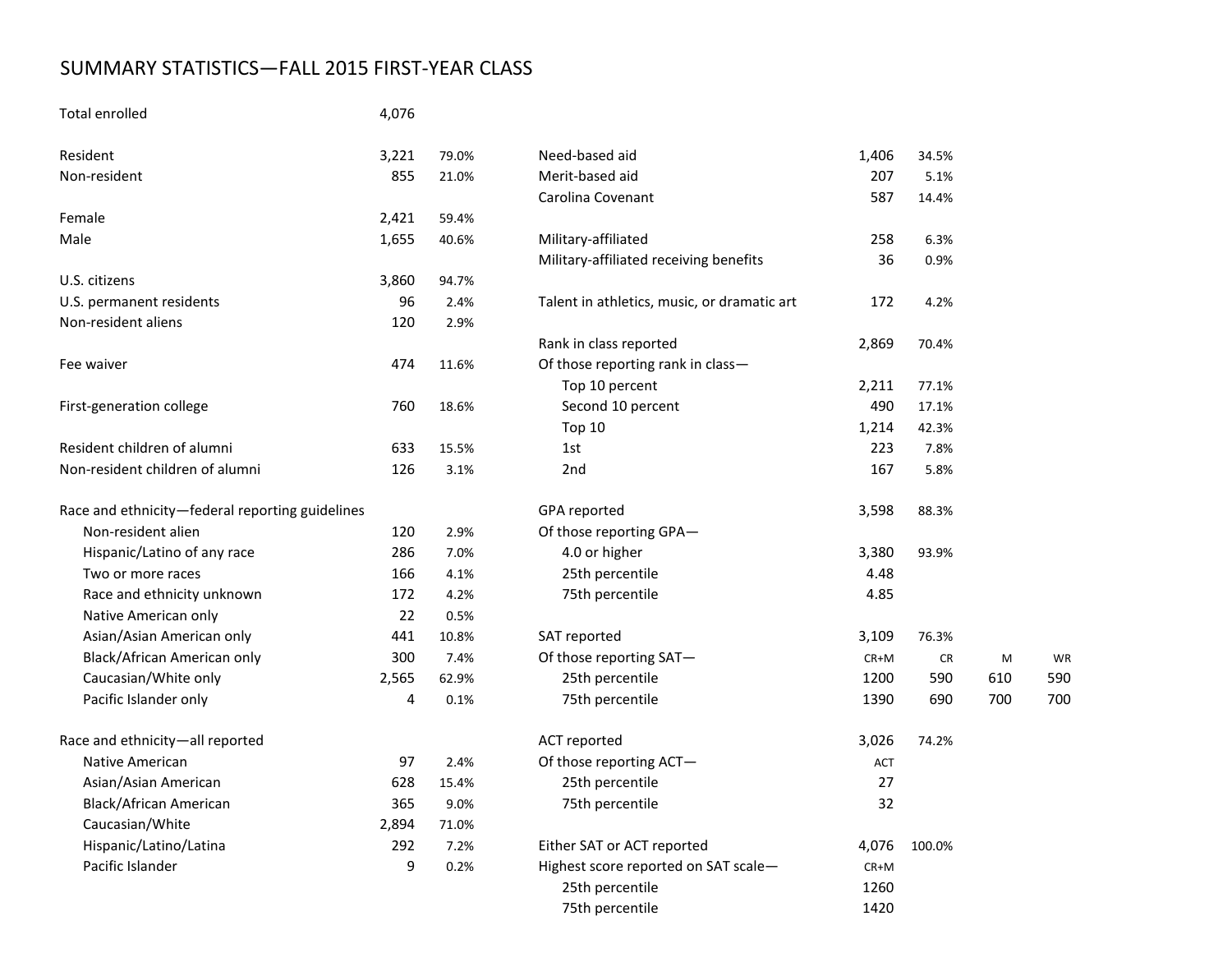# SUMMARY STATISTICS—FIRST-YEAR APPLIED / ADMITTED

|                                                 | APPLIED |        |        |        |        |        | ADMITTED |       |       |       |                |       |        |         |
|-------------------------------------------------|---------|--------|--------|--------|--------|--------|----------|-------|-------|-------|----------------|-------|--------|---------|
|                                                 | 2011    | 2012   | 2013   | 2014   | 2015   | 1 Year | 5 Years  | 2011  | 2012  | 2013  | 2014           | 2015  | 1 Year | 5 Years |
| Total                                           | 23,753  | 29,497 | 30,835 | 31,331 | 31,953 | 2%     | 35%      | 7,469 | 7,847 | 8,243 | 8,930          | 9,510 | 6%     | 27%     |
| Resident                                        | 9.429   | 9,979  | 9,893  | 9,756  | 10,287 | 5%     | 9%       | 4,876 | 4,972 | 5,043 | 5,138          | 5,330 | 4%     | 9%      |
| Non-resident                                    | 14,324  | 19,518 | 20,942 | 21,575 | 21,666 | 0%     | 51%      | 2,593 | 2,875 | 3,200 | 3,792          | 4,180 | 9%     | 61%     |
| Female                                          | 14,467  | 17,386 | 18,361 | 18,554 | 18,873 | 2%     | 30%      | 4,376 | 4,553 | 4,853 | 5,172          | 5,596 | 8%     | 28%     |
| Male                                            | 9,286   | 12,111 | 12,474 | 12,777 | 13,080 | 2%     | 41%      | 3,094 | 3,294 | 3,390 | 3,758          | 3,914 | 4%     | 27%     |
| U.S. citizens                                   | 21,546  | 26,320 | 27,292 | 27,600 | 28,024 | 2%     | 30%      | 7,046 | 7,303 | 7,604 | 8,221          | 8,725 | 6%     | 24%     |
| U.S. permanent residents                        | 543     | 710    | 718    | 715    | 742    | 4%     | 37%      | 169   | 212   | 195   | 197            | 236   | 17%    | 40%     |
| Non-resident aliens                             | 1,664   | 2,467  | 2,825  | 3,016  | 3,187  | 6%     | 92%      | 254   | 332   | 444   | 512            | 549   | 7%     | 116%    |
| Fee waiver                                      | 1,967   | 2,681  | 2,710  | 3,505  | 3,488  | 0%     | 77%      | 480   | 541   | 557   | 840            | 898   | 6%     | 87%     |
| First-generation college                        | 4,123   | 4,978  | 4,968  | 5,019  | 5,008  | 0%     | 21%      | 1,139 | 1,172 | 1,225 | 1,242          | 1,378 | 10%    | 21%     |
| Resident children of alumni                     | 1,420   | 1,565  | 1,566  | 1,528  | 1,645  | 8%     | 16%      | 883   | 907   | 927   | 919            | 981   | 6%     | 11%     |
| Non-resident children of alumni                 | 579     | 635    | 677    | 625    | 642    | 3%     | 11%      | 245   | 269   | 308   | 310            | 322   | 4%     | 31%     |
| Race and ethnicity-federal reporting guidelines |         |        |        |        |        |        |          |       |       |       |                |       |        |         |
| Non-resident alien                              | 1,664   | 2,467  | 2,825  | 3,016  | 3,187  | 6%     | 92%      | 254   | 332   | 444   | 512            | 549   | 7%     | 116%    |
| Hispanic/Latino of any race                     | 1,580   | 2,013  | 2,307  | 2,378  | 2,403  | 1%     | 52%      | 556   | 585   | 630   | 722            | 760   | 5%     | 37%     |
| Two or more races                               | 830     | 1,151  | 1,169  | 1,248  | 1,164  | $-7%$  | 40%      | 282   | 363   | 354   | 413            | 407   | $-1%$  | 44%     |
| Race and ethnicity unknown                      | 424     | 611    | 1,867  | 974    | 1,576  | 62%    | 272%     | 117   | 155   | 484   | 310            | 517   | 40%    | 342%    |
| Native American only                            | 92      | 103    | 105    | 80     | 95     | 19%    | 3%       | 40    | 46    | 31    | 39             | 35    | $-11%$ | $-13%$  |
| Asian/Asian American only                       | 2,005   | 2,884  | 2,902  | 3,422  | 3,508  | 3%     | 75%      | 714   | 908   | 901   | 1,088          | 1,199 | 9%     | 68%     |
| Black/African American only                     | 2,297   | 2,613  | 2,686  | 2,590  | 2,606  | 1%     | 13%      | 633   | 611   | 578   | 669            | 668   | 0%     | 6%      |
| Caucasian/White only                            | 14,844  | 17,641 | 16,960 | 17,605 | 17,392 | $-1%$  | 17%      | 4,870 | 4,842 | 4,815 | 5,175          | 5,370 | 4%     | 10%     |
| Pacific Islander only                           | 17      | 14     | 14     | 18     | 22     | 22%    | 29%      | 3     | 5     | 6     | $\overline{2}$ | 5     | 60%    | 67%     |
| Race and ethnicity-all reported                 |         |        |        |        |        |        |          |       |       |       |                |       |        |         |
| Native American                                 | 378     | 534    | 587    | 513    | 450    | $-12%$ | 19%      | 136   | 194   | 185   | 202            | 198   | $-2%$  | 46%     |
| Asian/Asian American                            | 3,854   | 5,491  | 5,653  | 6,561  | 6,803  | 4%     | 77%      | 1,068 | 1,298 | 1,384 | 1,693          | 1,865 | 9%     | 75%     |
| Black/African American                          | 2,736   | 3,254  | 3,393  | 3,274  | 3,245  | $-1%$  | 19%      | 749   | 799   | 772   | 880            | 840   | $-5%$  | 12%     |
| Caucasian/White                                 | 16,559  | 20,228 | 19,764 | 20,660 | 20,292 | $-2%$  | 23%      | 5,487 | 5,642 | 5,625 | 6,109          | 6,306 | 3%     | 15%     |
| Hispanic/Latino/Latina                          | 1,661   | 2,168  | 2,471  | 2,558  | 2,594  | 1%     | 56%      | 574   | 629   | 666   | 755            | 795   | 5%     | 39%     |
| Pacific Islander                                | 104     | 66     | 66     | 84     | 83     | $-1%$  | $-20%$   | 28    | 17    | 15    | 14             | 20    | 30%    | $-29%$  |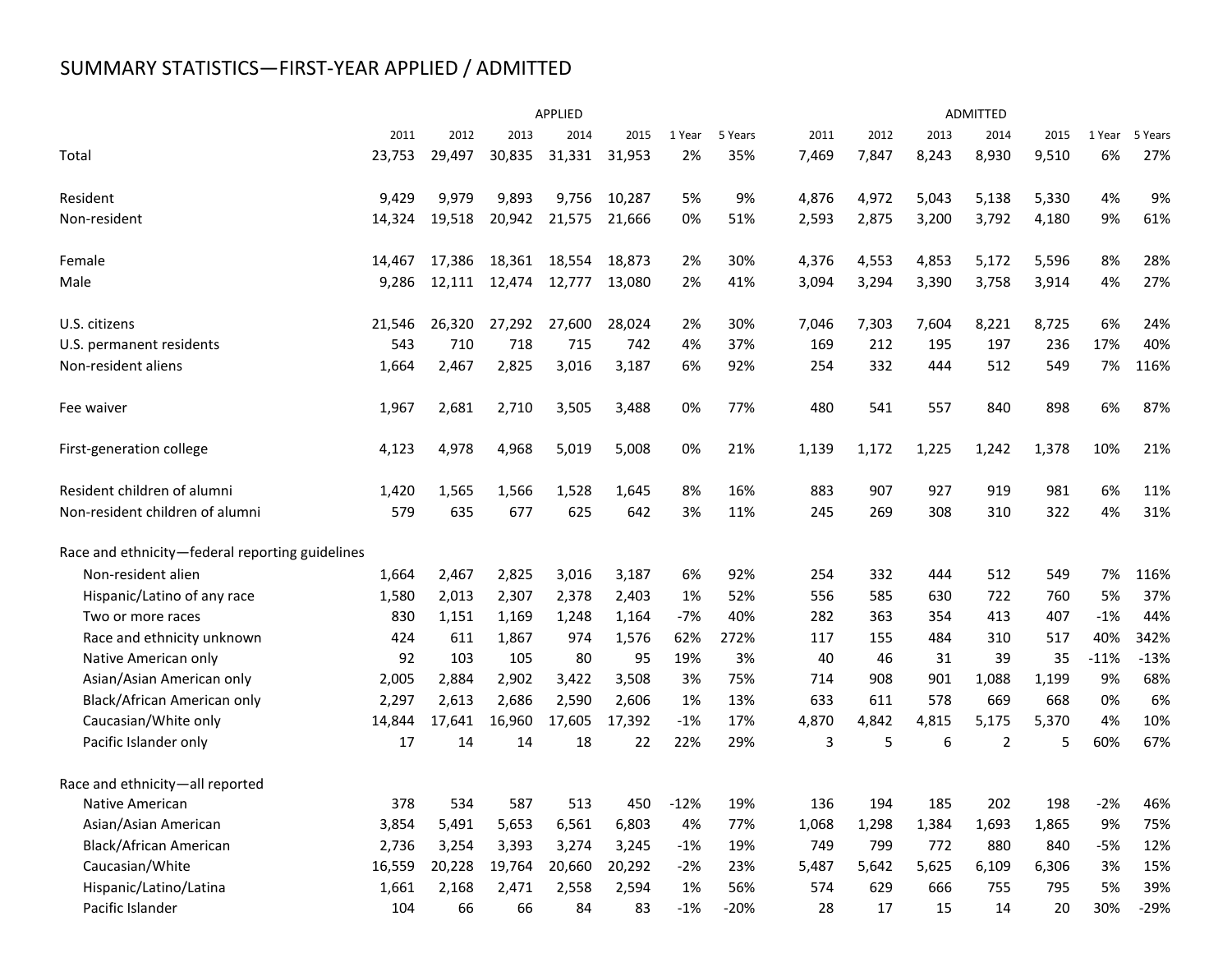# SUMMARY STATISTICS—FALL 2015 TRANSFER CLASS—ARTS AND SCIENCES

#### Enrolled 771

| Resident                                        | 551            | 71.5% | Non-traditional                        | 96   | 12.5% |     |     |
|-------------------------------------------------|----------------|-------|----------------------------------------|------|-------|-----|-----|
| Non-resident                                    | 220            | 28.5% |                                        |      |       |     |     |
|                                                 |                |       | Carolina Covenant                      | 136  | 17.6% |     |     |
| Female                                          | 406            | 52.7% | Need-based aid                         | 418  | 54.2% |     |     |
| Male                                            | 365            | 47.3% |                                        |      |       |     |     |
|                                                 |                |       | Military affiliated                    | 63   | 8.2%  |     |     |
| U.S. citizens                                   | 692            | 89.8% | Military affiliated receiving benefits | 41   | 5.3%  |     |     |
| U.S. permanent residents                        | 43             | 5.6%  |                                        |      |       |     |     |
| Non-resident aliens                             | 36             | 4.7%  | Transferred from NC Community College  | 259  | 33.6% |     |     |
| Fee waiver                                      | 125            | 16.2% | <b>CSTEP</b> participant               | 56   | 7.3%  |     |     |
| First-generation college                        | 237            | 30.7% | First-year transfer                    | 145  | 18.8% |     |     |
|                                                 |                |       | Sophomore transfer                     | 319  | 41.4% |     |     |
| Children of alumni                              | 108            | 14.0% | Junior transfer                        | 307  | 39.8% |     |     |
| Race and ethnicity-federal reporting guidelines |                |       | College GPA                            |      |       |     |     |
| Non-resident alien                              | 36             | 4.7%  | 25th percentile                        | 3.5  |       |     |     |
| Hispanic/Latino of any race                     | 101            | 13.1% | 75th percentile                        | 3.9  |       |     |     |
| Two or more races                               | 28             | 3.6%  |                                        |      |       |     |     |
| Race and ethnicity unknown                      | 32             | 4.2%  | SAT reported                           | 392  | 50.8% |     |     |
| Native American only                            | $\overline{2}$ | 0.3%  | Of those reporting SAT-                | CR+M | CR    | M   | WF  |
| Asian/Asian American only                       | 55             | 7.1%  | 25th percentile                        | 1110 | 540   | 550 | 530 |
| Black/African American only                     | 43             | 5.6%  | 75th percentile                        | 1310 | 650   | 660 | 660 |
| Caucasian/White only                            | 473            | 61.3% |                                        |      |       |     |     |
| Pacific Islander only                           | $\mathbf{1}$   | 0.1%  | <b>ACT</b> reported                    | 255  | 33.1% |     |     |
|                                                 |                |       | Of those reporting ACT-                | ACT  |       |     |     |
| Race and ethnicity-all reported                 |                |       | 25th percentile                        | 23   |       |     |     |
| <b>Native American</b>                          | 16             | 2.1%  | 75th percentile                        | 29   |       |     |     |
| Asian/Asian American                            | 94             | 12.2% |                                        |      |       |     |     |
| Black/African American                          | 67             | 8.7%  | Either SAT or ACT reported             | 496  | 64.3% |     |     |
| Caucasian/White                                 | 570            | 73.9% | Highest score reported on SAT scale-   | CR+M |       |     |     |
| Hispanic/Latino/Latina                          | 106            | 13.7% | 25th percentile                        | 1110 |       |     |     |
| Pacific Islander                                | 5              | 0.6%  | 75th percentile                        | 1320 |       |     |     |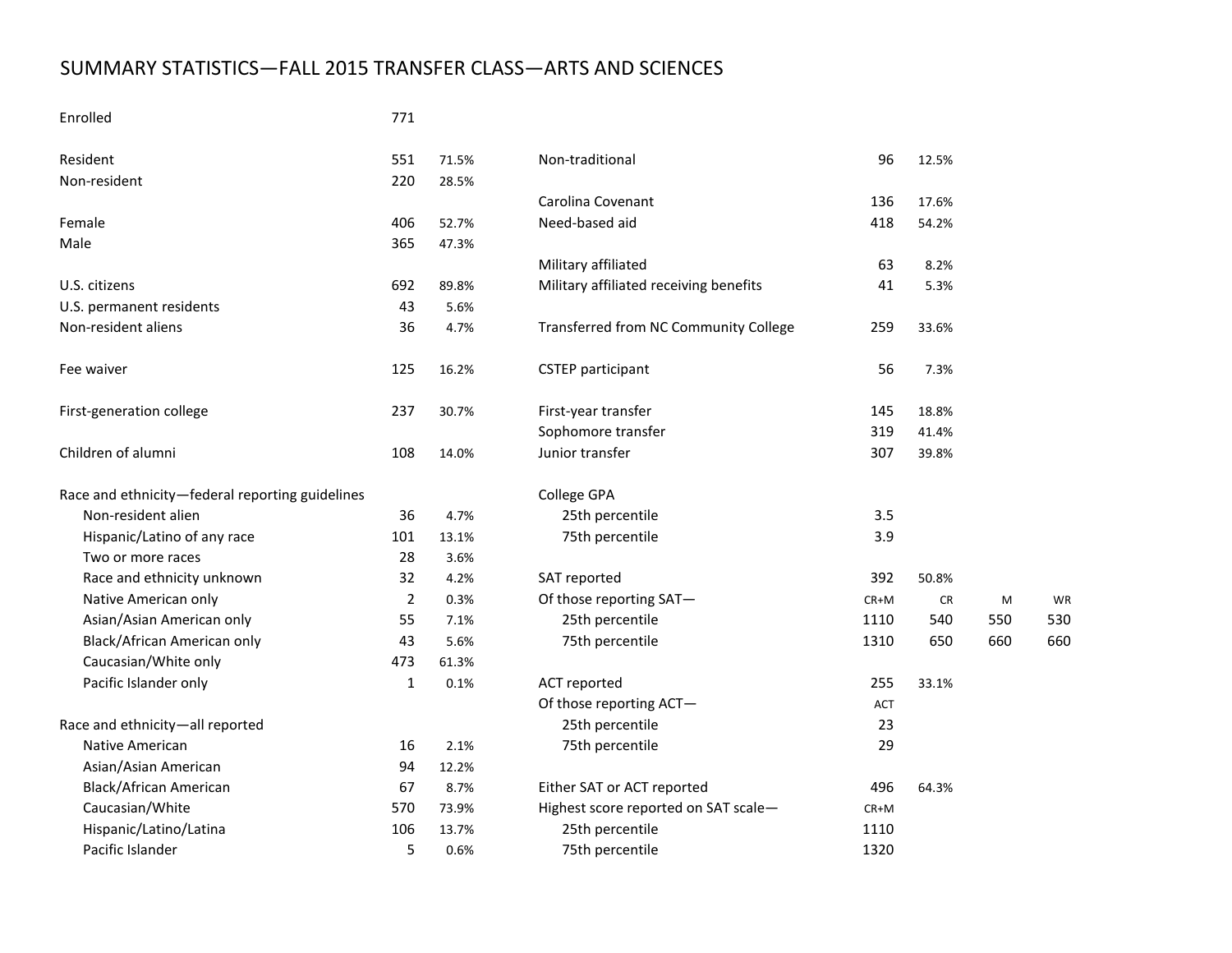#### **Summary Statistics—Key Terms**

The data summarized in this report have been validated by the Office of Undergraduate Admissions. In keeping with University policy and practice, and in order to protect the privacy and other rights of individual students, this report does not include aggregate academic data for groups with five or fewer students.

**Fall 2015 first-year class.** First-year students who enrolled at the University for the first time during Fall 2015 semester and remained enrolled as of the census date, which was the 10th day of class. Students who enrolled for the first time in the preceding Summer term are included; those who enrolled for the first time in the preceding Spring term are not.

**Resident/non-resident.** The residency status of each student, as determined under North Carolina law and using guidelines established by the UNC system. The figures reported here do not include the impact of the so-called Scholarship Provision, the state law by which non-residents who receive full academic scholarships may be counted as residents.

**Fee-waiver**. Students who requested and were granted a waiver of the application fee. The Univer-sity accepts fee-waiver requests that follow guidelines established by the [College Board](https://professionals.collegeboard.com/guidance/applications/fee-waivers) or the National [Association for College Admission Counseling,](http://www.nacacnet.org/studentinfo/feewaiver/Pages/default.aspx) as well as those submitted by school counselors who attest to their students' financial circumstances.

**First-generation college.** Students for whom neither parent has earned a bachelor's degree.

**Children of alumni**. Any student whose parent, step-parent, or legal guardian attended the University for at least one Fall or Spring semester, whether or not the parent, step-parent, or legal guardian earned a degree.

**Race and ethnicity—federal reporting guidelines.** In 2010 the U.S. Department of Education implemented new guidelines for the reporting of race and ethnicity. Under these guidelines, colleges and universities are required to ask students one question about their ethnicity and a second question about their race. Students cannot be required to answer either question and may choose not to respond. The ethnicity question offers students two choices: Hispanic/Latino or Not Hispanic/Latino. The race question offers students multiple choices and specifies that students may choose all that apply. These guidelines require that colleges and universities report:

- non-resident aliens (that is, global or international students) separately from U.S. citizens and U.S. permanent residents;
- Hispanic/Latino/Latina students separately, regardless of whether they also identify one or more races; and
- all students who report more than one race as a single group, "Two or more races," without reporting the races these students specify.

**Race and ethnicity—all reported.** Because federal reporting guidelines result in incomplete information about the races and ethnicities reported by applicants for admission, the Office of Undergraduate Admissions has developed an alternate method of reporting as a complement to the federal guidelines. This alternate method includes all applicants regardless of their citizenship and summarizes all of the races and ethnicities that students report. Since some students identified themselves as more than one race or ethnicity, the responses exceed the total number of students in the entering class.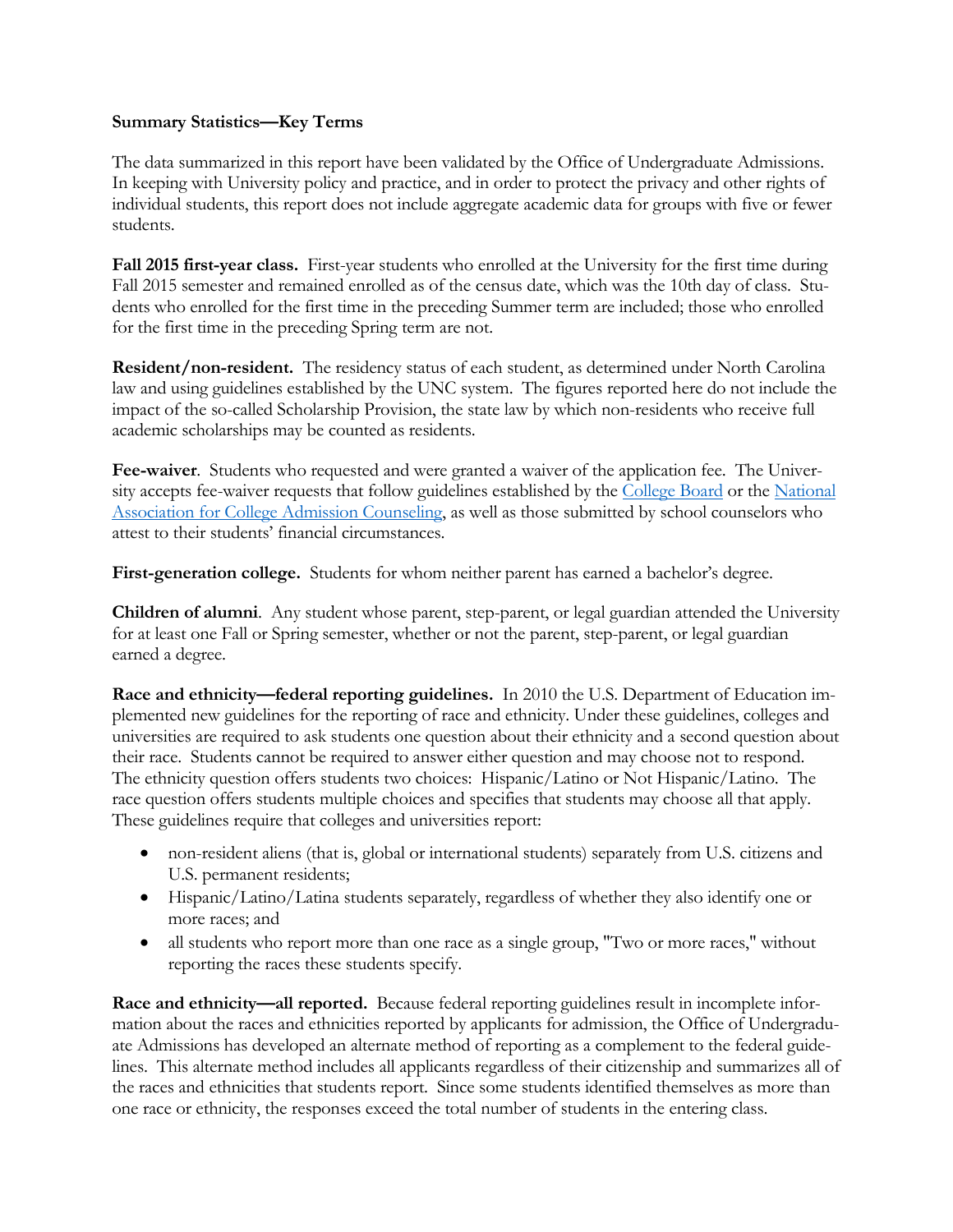**Need-based aid.** Students receiving need-based financial aid in the form of loans, work-study, or grants.

**Merit-based aid.** Students receiving merit-based aid, excluding athletic scholarships.

**Military-affiliated.** Any student who self-identified as currently or previously serving in the United States military, or as a dependent or spouse of someone currently or previously serving.

**Military-affiliated receiving benefits.** Any military-affiliated student who applied for and received federal aid through the U.S. Department of Veterans Affairs.

**Carolina Covenant.** Students who entered the University as [Carolina Covenant Scholars.](http://carolinacovenant.unc.edu/) 

**Talent in athletics, music, or dramatic art.** Students who enrolled at the University through the special-talent policies and procedures approved by the Board of Governors, the Board of Trustees, the Advisory Committee on Undergraduate Admissions, and/or the faculty Committee on Special Talent. For Fall 2015, these 172 students included 141 for athletics, 20 for music, and 11 for dramatic art.

**Rank in class.** High-school rank in class as reported by the student's high school. The results only include official ranks reported by students' high schools. To maintain the integrity of admissions data, the Office of Undergraduate Admissions does not estimate ranks when high schools do not provide them.

**GPA.** High-school grade-point average as reported by the student's high school. The results only include official GPAs reported by students' high school, and only when the school reports GPAs on a 4.0 scale; no estimated GPAs are included. To maintain the integrity of admissions data, the Office of Undergraduate Admissions does not estimate GPAs when high schools do not provide them, and it does not recalculate GPAs when high schools provide them on anything other than a 4.0 scale.

**25th percentile.** The value below which 25 percent of all the values in the group fall.

**75th percentile.** The value below which 75 percent of all the values in the group fall.

**SAT reported.** Students who submitted official results from the SAT. The 25<sup>th</sup> and 75<sup>th</sup> percentiles are calculated for all students who submitted SAT scores, using the highest score earned by each student reporting a score.

**ACT reported.** Students who submitted official results from the ACT. The  $25<sup>th</sup>$  and  $75<sup>th</sup>$  percentile composite scores are calculated for all students who submitted ACT scores, using the highest score earned by each student reporting a score.

**Either SAT or ACT reported.** Highest official score earned by each student on either the SAT (Critical Reading and Math combined) or the ACT Composite, with the ACT Composite converted to the SAT Critical Reading and Math scale using the [standard concordance table](http://research.collegeboard.org/sites/default/files/publications/2012/7/researchnote-2009-40-act-sat-concordance-tables.pdf) approved by the College Board and ACT. This method of summarizing test scores best represents the way that scores are used by the University. Under [guidelines for standardized testing](http://admissions.unc.edu/files/2013/09/Guidelines_for_Standardized_Testing.pdf) approved by the Advisory Committee on Undergraduate Admissions, when any candidate for admission submits results from both the SAT and the ACT, the University considers the test with the stronger results.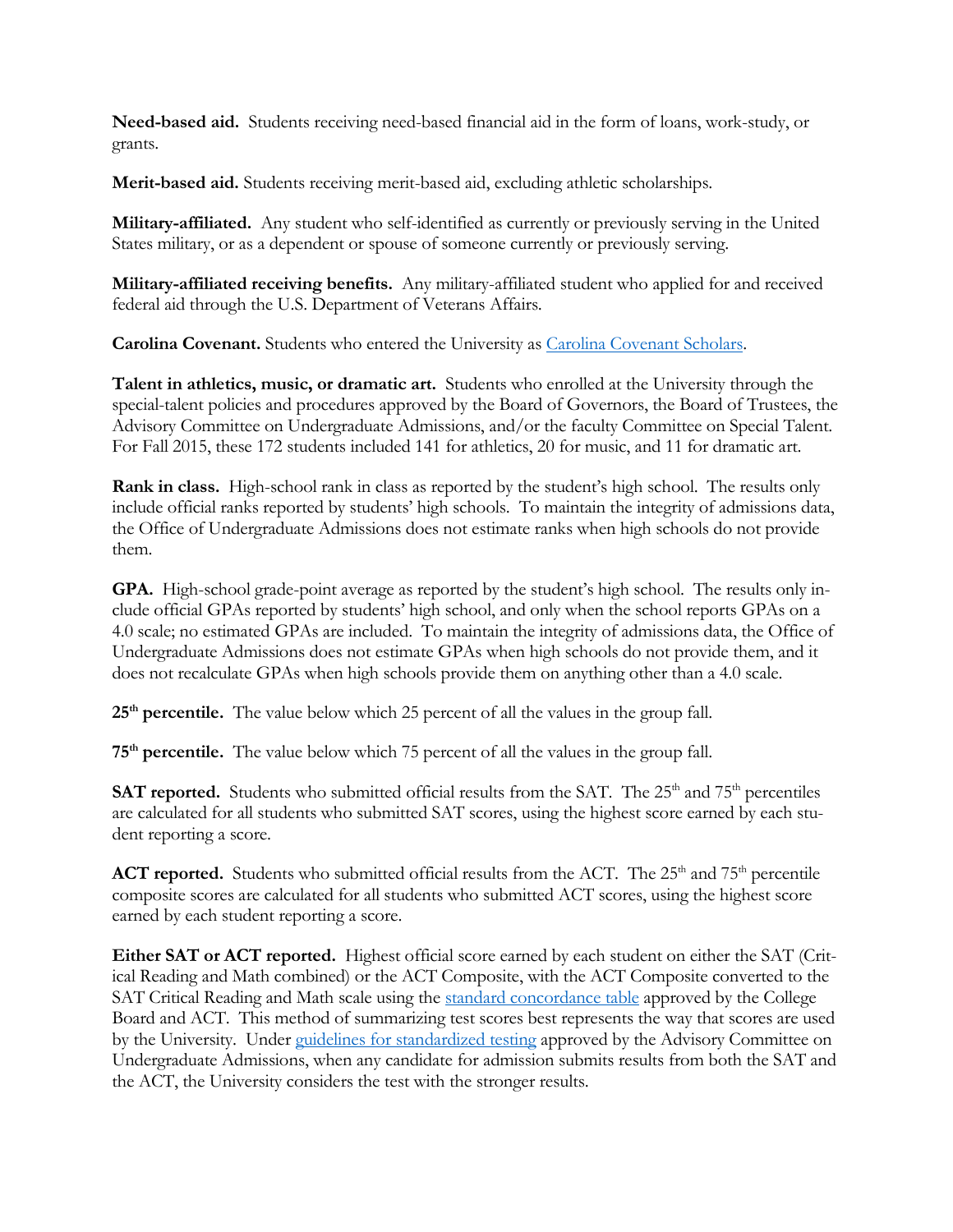#### **Transfer Summary Statistics—Additional Key Terms**

**Fall 2015 transfer class.** Transfer students who enrolled at the University for the first time during Fall 2015 semester and remained enrolled as of the census date, which was the 10th day of class. Students who enrolled for the first time in the preceding Summer term are included; those who enrolled for the first time in the preceding Spring term are not. In keeping with federal reporting guidelines, UNC-Chapel Hill considers as a candidate for transfer admission any student who has enrolled in college after graduating from high school.

**Non-traditionally aged.** Students who are 25 years old or older on the first day of their first semester at UNC-Chapel Hill.

**North Carolina community colleges.** Students who were attending any of the 58 colleges in the North Carolina Community College System at the time they applied for admission to UNC-Chapel Hill.

**C-STEP.** Students who entered UNC-Chapel Hill as members of the [Carolina Student Transfer Ex](http://admissions.unc.edu/apply/transfer-students/carolina-student-transfer-excellence-program-c-step/)[cellence Program,](http://admissions.unc.edu/apply/transfer-students/carolina-student-transfer-excellence-program-c-step/) which offers guaranteed admission, as well as transition and support services, to low- and moderate-income students enrolled at nine partner community colleges.

**First-year transfer**. Students who enter the University with fewer than 30 transferable hours.

**Sophomore transfer**. Students who enter the University with 30-59 transferable hours.

**Junior transfer.** Students who enters the University with 60 or more transferable hours.

**College GPA.** Cumulative grade-point average earned for all college and university courses attempted after graduating from high school.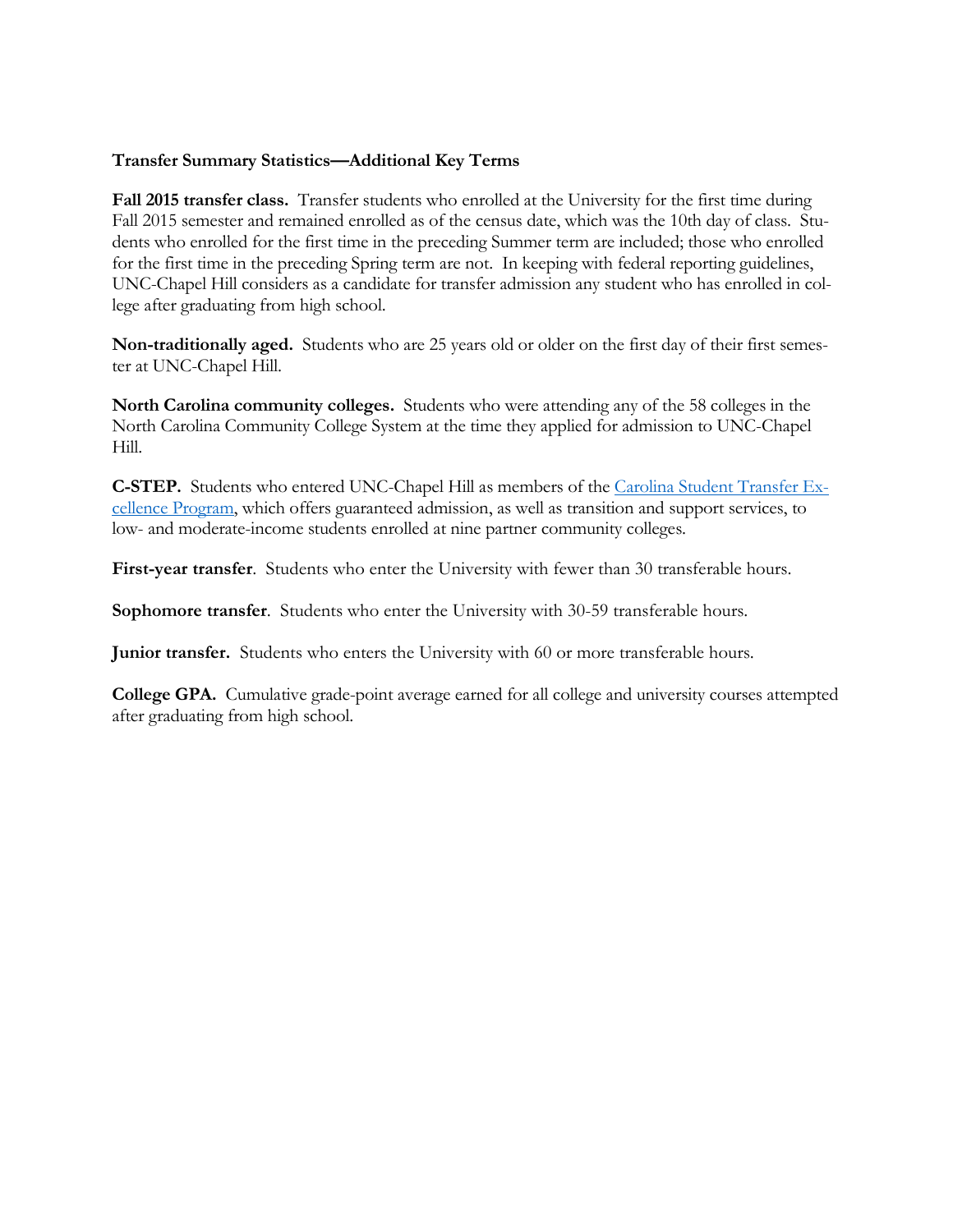## ENROLLING STUDENT-ATHLETES—CLASS ENTERING 2015

#### **Introduction**

The [Office of Undergraduate Admissions](http://admissions.unc.edu/) has the final decision-making authority for all candidates for undergraduate admission to the University of North Carolina at Chapel Hill. The admissions office follows policies established by the Board of Governors of the University of North Carolina system and by the Board of Trustees of UNC-Chapel Hill. By trustee policy, the admis-sions office also applies procedures approved by the Advisory Committee on [Undergraduate](http://faccoun.unc.edu/committees-2/appointed-committees/undergraduate-admissions-committee/) [Admissions,](http://faccoun.unc.edu/committees-2/appointed-committees/undergraduate-admissions-committee/) an appointed committee of Faculty Council.

Trustee policy provides for the admission of students who "give evidence of possessing special talents for University programs requiring such special talents." The Advisory Committee has approved intercollegiate athletics as one such program and has allocated 160 spaces in each entering first-year class, on average, for students who will participate. In addition to these 160 student-athletes, each year other student-athletes apply and are admitted competitively and without specific consideration of their talent in athletics. Taken together, all student-athletes typically comprise 4 to 5 percent of the entering first-year class each year.

All prospective student-athletes, like all candidates for undergraduate admission, are evaluated comprehensively, rigorously, and holistically by the admissions office. The primary criterion for admission is the student's capacity to succeed academically at the University. Beyond this criterion, there is no formula for admission and no fixed standard that every student must meet. This approach is consistent with guidance provided by the Advisory Committee in its Statement [on the Evaluation of Candidates](http://admissions.unc.edu/files/2013/09/Statement_on_the_Evaluation_of_Candidates.pdf) and its [Guidelines for Standardized Testing.](http://admissions.unc.edu/files/2013/09/Guidelines_for_Standardized_Testing.pdf)

#### **Committee on Special Talent**

Under guidelines established by the Advisory Committee in 2012, the admissions office may offer admission to special-talent students provided they have predicted first-year grade-point averages of 2.3 or higher, fulfill the course and admissions requirements of the UNC system, and meet the same community standards for behavior that all admitted students must meet.

Special-talent students who do not fulfill all of these expectations may be offered admission only if they are reviewed by the Committee on Special Talent, a faculty group established by the Advisory Committee. The charge, procedures, and [membership](http://faccoun.unc.edu/committees-2/appointed-committees/undergraduate-admissions-committee/committee-on-special-talent/) of the Committee on Special Talent are approved by the Advisory Committee and published on the Faculty Council website. By charter, a majority of the committee's voting members must be tenured or tenure-track faculty members in the College of Arts and Sciences. In 2015, the committee consisted of seven members, four of whom were tenured professors in the College.

#### **Preliminary Evaluations – Applications – Admissions**

In 2015 the University enrolled a total of 188 new first-year student-athletes—152 through the special-talent provisions outlined above and another 36 through competitive review and without specific consideration of their talent in athletics.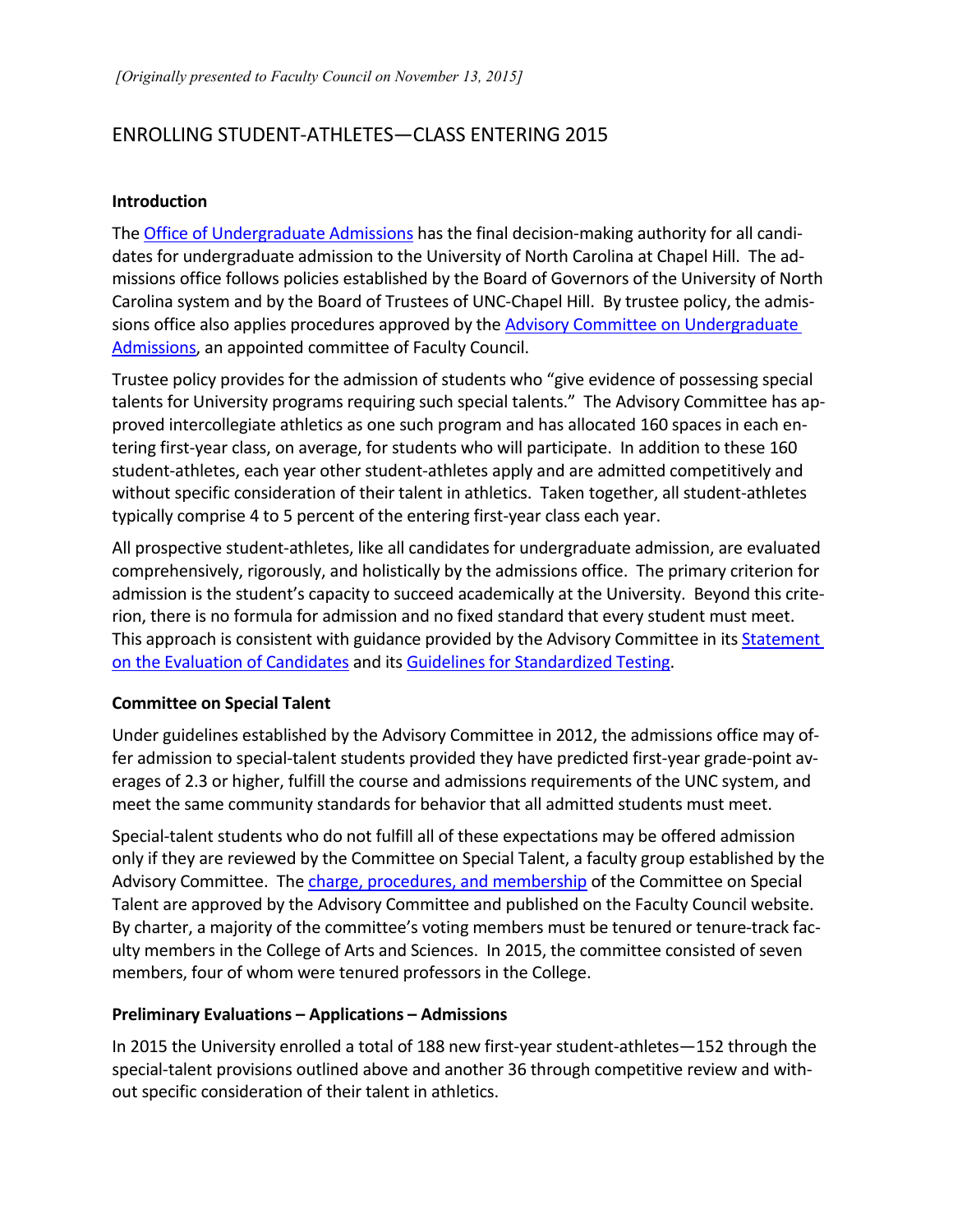To yield this class of student-athletes, 527 candidates were presented by the athletics department for preliminary evaluation for admission on the basis of their courses, grades, test scores, and other information. As a result of these preliminary evaluations, the admissions office advised the athletics department that some prospective students would not be admitted if they applied, the athletics department chose not to recommend other students for admission, and

still other students chose to pursue admission to other colleges and universities. Of the 527 students presented for preliminary evaluation, 261 subsequently applied for admission, and 197 were admitted. Fifty-two of the 527 students were identified as requiring review by the Committee on Special Talent; of these 52 students, 14 applied for admission, and nine were admitted. The chart at right summarizes these results.



#### **About This Report**

This document is the third annual report on the admissions credentials of enrolling first-year student-athletes. The current report follows the same format of the [first](http://faccoun.unc.edu/wp-content/uploads/2010/10/UAD2012-2013.pdf) and [second](http://faccoun.unc.edu/wp-content/uploads/2010/10/UAD2013-2014_CORRECTED.pdf) reports, which described the classes entering in 2013 and 2014, respectively. The current report uses the same data definitions as the previous reports, except where edited for clarity. All three reports are published on the [Faculty Council](http://faccoun.unc.edu/faculty-council/) and [Carolina Commitment](http://carolinacommitment.unc.edu/) websites.

The first report was developed by a working group of faculty members and administrators at the request of the Advisory Committee on Undergraduate Admissions, the Office of Undergraduate Admissions, and the Department of Athletics. The group was charged with developing a report that would foster transparency; protect the privacy of individual students; provide context for campus and national conversations about the academic preparation and success of student-athletes; enable assessment of admissions and other academic processes; disaggregate information meaningfully and fairly; encourage ongoing improvement; and provide leadership. The approach that the group recommended was subsequently approved by the Advisory Committee, which presented the first report to Faculty Council in April 2014.

As the working group noted in the first report, any summary of admissions statistics offers at best a partial portrait, given the wide range of qualities that the University considers in admissions, most of which cannot be quantified. This report, like the two previous editions, focuses on the two credentials—test scores and high-school grade-point averages—that are most easily summarized. These two credentials together predict less than a third of the variance in the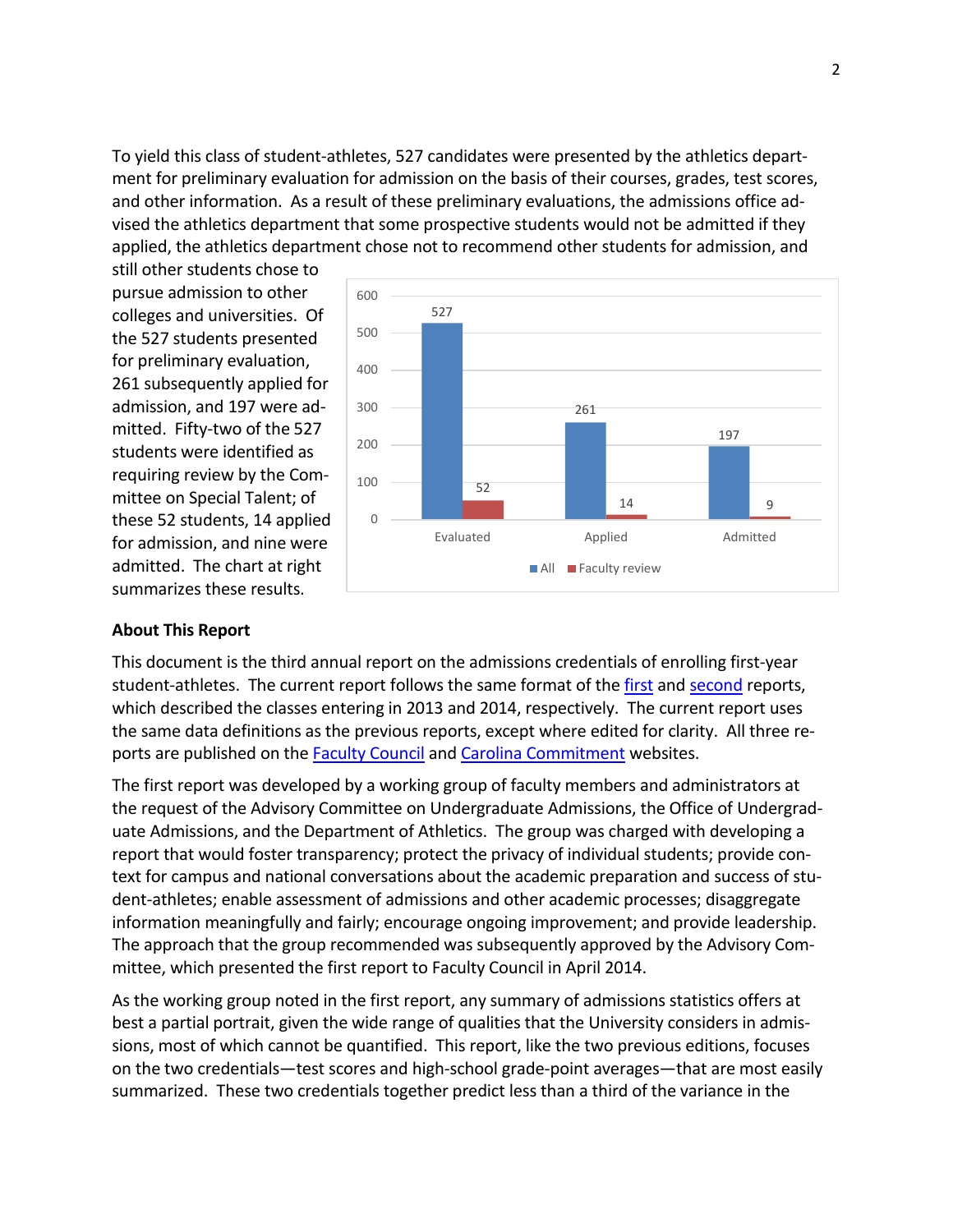eventual academic performance of students who enroll. Other factors—including the personal qualities enumerated in the [Statement on the Evaluation of Candidates](http://admissions.unc.edu/files/2013/09/Statement_on_the_Evaluation_of_Candidates.pdf) and assessed through comprehensive review—account for the rest.

#### **Comparisons**

Because data about athletics admissions are not widely available, it is difficult if not impossible to compare in detail the credentials of the student-athletes described in this report to those of student-athletes at other universities. Limited comparisons with other UNC-system schools are made possible by the intercollegiate athletics report that is presented annually to the Board of Governors. The next edition of this report will be discussed at a Board of Governors meeting later this year; an abstract of the information submitted by UNC-Chapel Hill was presented to the Board of Trustees in September 2015 and is availabl[e here.](https://bot.unc.edu/files/2015/09/University-Affairs-Committee_Public.pdf) The most recent final Board of Governors report is available in Appendix N in the [materials of the January 2015](http://www.northcarolina.edu/apps/bog/index.php?mode=browse_premeeting&mid=5206&code=bog) 

[meeting](http://www.northcarolina.edu/apps/bog/index.php?mode=browse_premeeting&mid=5206&code=bog) of the board. Please note that the information in Board of Governors reports cannot

be compared directly to the data contained in the current report, since the reports cover different periods of time and use different data definitions.

It is possible to compare the 2015 class with those that entered in previous years. The table at right applies the current standard for student-athlete admissions, based upon predicted first-year grade-point average and first implemented for students enrolling in 2013, retrospectively to the classes that entered between 2006 and 2012. The results enable comparisons on identical criteria across the last ten entering classes of special-talent student-athletes.

|      | <b>All Special-Talent</b><br><b>Student-Athletes</b> | <b>Requiring</b><br><b>Faculty Review</b> |     |  |
|------|------------------------------------------------------|-------------------------------------------|-----|--|
| 2006 | 157                                                  | 29                                        | 18% |  |
| 2007 | 156                                                  | 28                                        | 18% |  |
| 2008 | 152                                                  | 17                                        | 11% |  |
| 2009 | 159                                                  | 30                                        | 19% |  |
| 2010 | 148                                                  | 16                                        | 11% |  |
| 2011 | 163                                                  | 23                                        | 14% |  |
| 2012 | 167                                                  | 23                                        | 14% |  |
| 2013 | 154                                                  | 14                                        | 9%  |  |
| 2014 | 147                                                  | 9                                         | 6%  |  |
| 2015 | 152                                                  | g                                         | 6%  |  |

Because most colleges and universities report the

test scores of their student bodies to the U.S. Department of Education, it is also possible to compare those scores to the scores earned by UNC-Chapel Hill student-athletes. Among the 188 student-athletes who enrolled at the University in 2015, the 25th percentile test score was 1030, and the 75th percentile was 1220. In comparison, in 2013, the last year for which the Department of Education has published data, the median 25th percentile SAT score for the undergraduate student bodies at 48 public and private not-for-profit four-year institutions in North Carolina was 875, and the median 75th percentile score was 1090. Among UNC-system institutions, the median 25th percentile was 960, and the median 75th percentile was 1125. Among public universities in the Association of American Universities, the median 25th percentile was 1110, and the median 75th percentile was 1340.

|           | Student-Athletes at<br>UNC-Chapel Hill | Student Bodies at<br>48 NC Schools | Student Bodies at<br>16 UNC Schools | Student Bodies at<br>33 AAU Publics |
|-----------|----------------------------------------|------------------------------------|-------------------------------------|-------------------------------------|
| 25th %ile | 1030                                   | 875                                | 960                                 | 1110                                |
| 75th %ile | 1270                                   | 1090                               | 1125                                | 1340                                |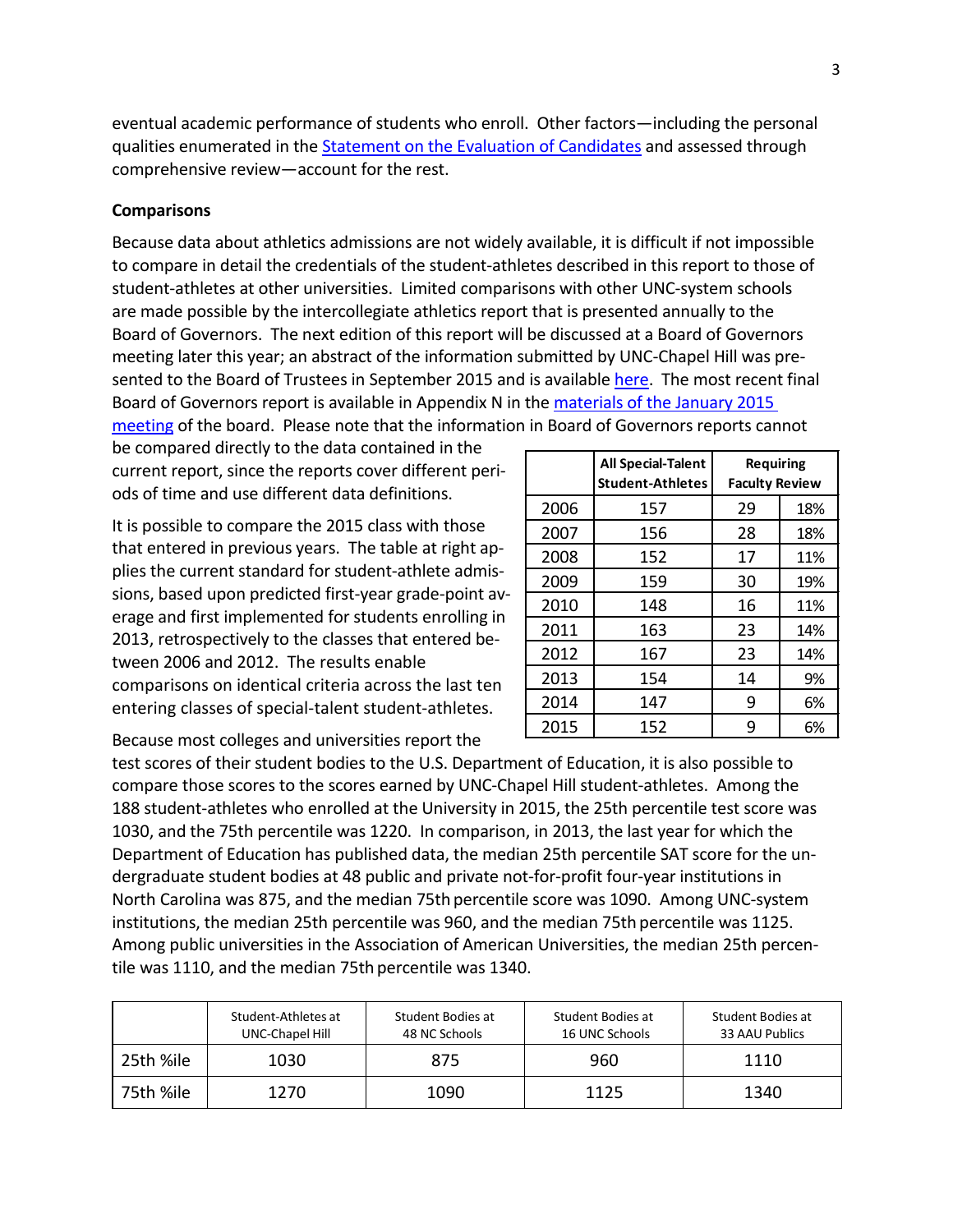#### FACTS ABOUT ENROLLING STUDENT-ATHLETES—CLASS ENTERING 2015

- The first-year class that enrolled in 2015 included 188 student-athletes.
	- o The 25th percentile high-school grade-point average (HS GPA) for these 188 students was 3.44, and the 75th percentile was 4.40.
	- o The 25th percentile test score was 1030, and the 75th percentile was 1270.
- In regard to UNC-system requirements:
	- o 187 of the 188 student-athletes met both the testing and the HS GPA components of the minimum admissions requirements (MAR).
	- o All 188 students met the HS GPA component of MAR; one student met the HS GPA component but not the testing component.
	- o All 188 students met the minimum course requirements.
- 152 of these first-year student-athletes were admitted under special-talent policies and procedures approved by the Board of Trustees of UNC-Chapel Hill and the Advisory Committee on Undergraduate Admissions, a standing faculty committee appointed by the Chancellor.
	- o The 25th percentile HS GPA for these students was 3.38, and the 75th percentile was 4.10.
	- o The 25th percentile test score was 990, and the 75th percentile was 1220.
- Nine student-athletes required review by the Committee on Special Talent.
	- o Six of these nine students were recruited to participate in "revenue" sports, which the University, following UNC-system guidelines, defines as football, men's basketball, and women's basketball.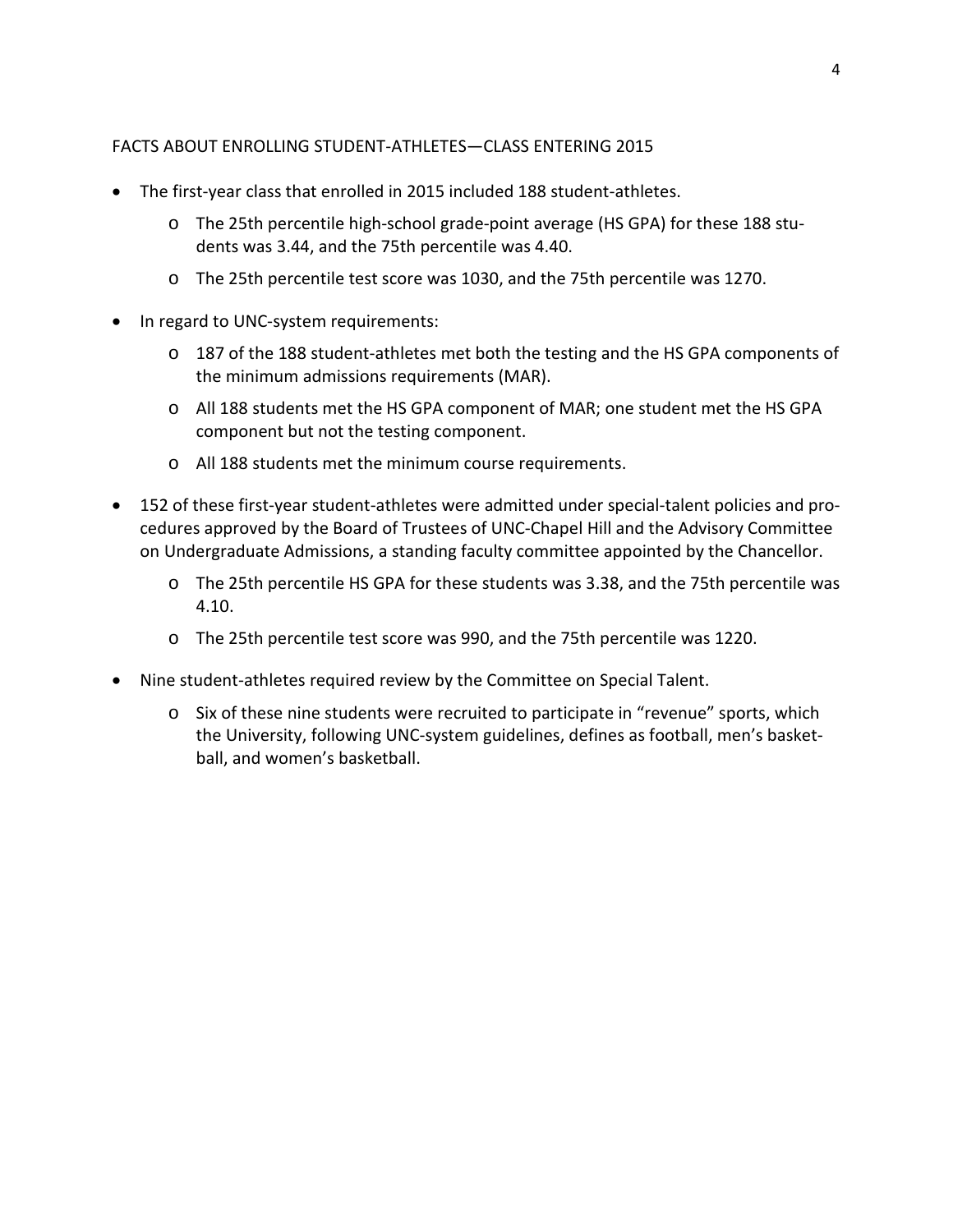### QUESTIONS AND ANSWERS

#### **Who makes decisions regarding the admission of student-athletes?**

The Office of [Undergraduate](http://admissions.unc.edu/) Admissions has the final decision-making authority for all candidates for undergraduate admission to the University of North Carolina at Chapel Hill.

#### **What are the criteria for admission?**

All candidates for undergraduate admission, including all prospective student-athletes, are evaluated comprehensively and individually. The primary criterion for admission is the student's capacity to succeed academically at UNC-Chapel Hill. Beyond this criterion, there is no formula for admission and no fixed standard that every student must meet. Rather, as the Advisory Committee has instructed in its Statement on the Evaluation of [Candidates,](http://admissions.unc.edu/files/2013/09/Statement_on_the_Evaluation_of_Candidates.pdf) the admissions office "evaluate[s] individual candidates rigorously, holistically, and sympathetically" and in light of "the ways in which each candidate will likely contribute to the kind of campus community that will enable the University to fulfill its mission."

#### **Why are you reporting admissions data for student-athletes?**

For many years the Office of Undergraduate Admissions provided annual reports to Faculty Council about first-year and transfer admissions, including student-athlete admissions. Two years ago, at the request of the Office of Undergraduate Admissions, the Advisory Committee on Undergraduate Admissions, and the Department of Athletics, a working group developed a framework for a new report. The current report follows this framework. Data have been compiled using the definitions that appear below, and they have been validated by the Office of Undergraduate Admissions and the Office of Institutional Research and Assessment.

#### **Has the admissions process for student-athletes changed?**

The University has acted repeatedly over the last several years to strengthen student-athlete admissions. In Fall 2009, the Advisory Committee and the admissions office developed a written charge and written procedures for the Subcommittee on Athletics Admissions, the precursor of the Committee on Special Talent. The charge and procedures, which were approved formally by the Advisory Committee in January 2010, resulted in the subcommittee becoming more systematic and detailed in its evaluation of individual candidates. The first students reviewed under the new charge and procedures enrolled in Fall 2010.

During Spring 2012 semester, the admissions office worked with th[e Odum Institute](http://www.odum.unc.edu/odum/home2.jsp) to study the extent to which various admissions credentials predicted the eventual academic performance of special-talent student-athletes once enrolled at the University. As a result of this consultation, the admissions office developed a formula, based on the actual academic performance of previously enrolled special-talent student-athletes, to predict the first-year gradepoint average of prospective student-athletes.

In November 2012, the Advisory Committee on Undergraduate Admissions: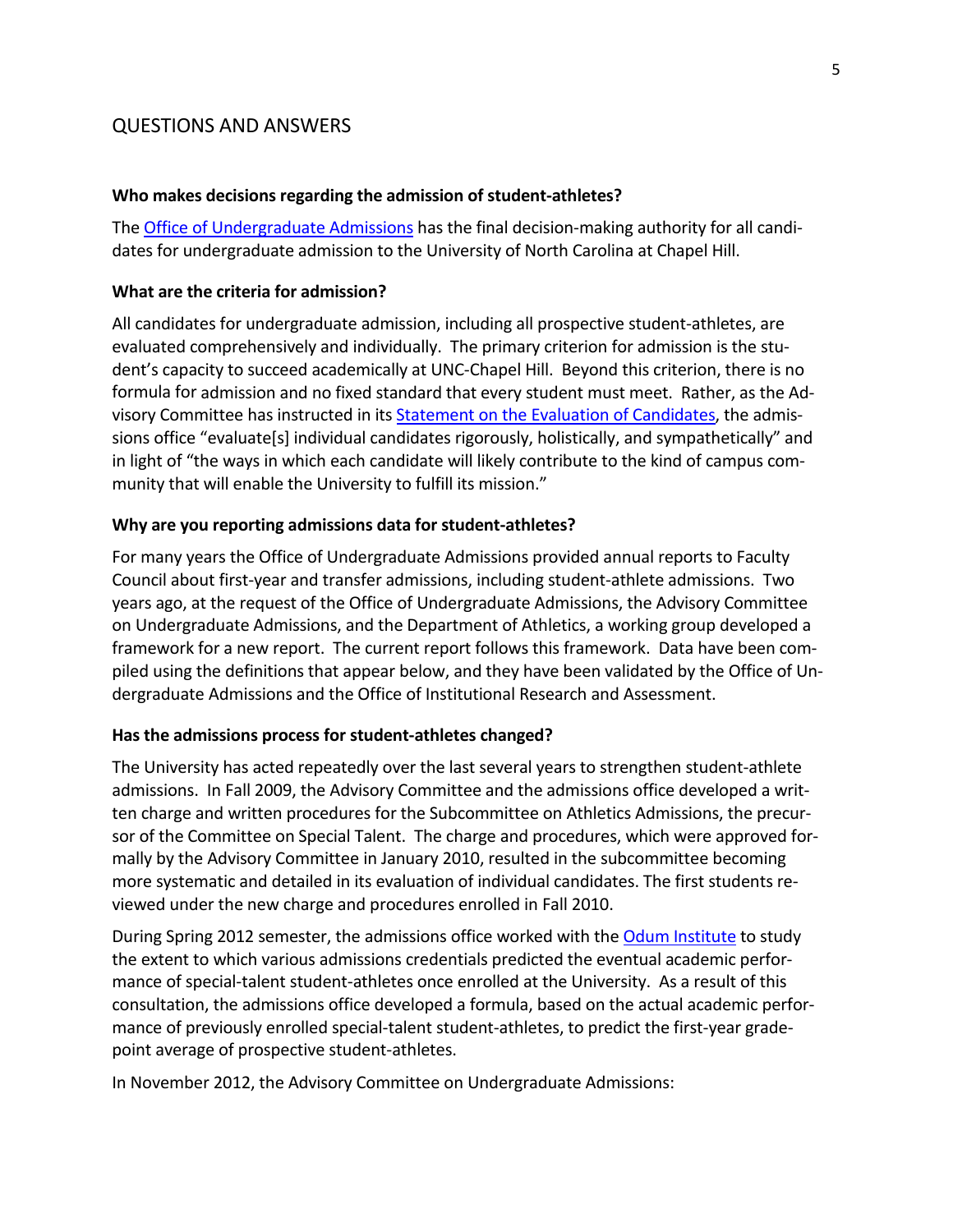- Expanded the scope of the Subcommittee on Athletics Admissions to include all special-talent admissions;
- Approved a change in the membership of the renamed Committee on Special Talent that required the majority of the committee members to be tenured or tenure-track faculty in the College of Arts and Sciences; and
- Implemented a new and tougher standard for review by the Committee on Special Talent, based on the predicted grade-point average (PGPA) developed by the admissions office and the Odum Institute, effective for students enrolling in 2013.

Taken together, the reforms since Fall 2009 have strengthened the individualized evaluations afforded to all prospective student-athletes and grounded those evaluations more firmly in evidence.

### **Why do you publish statistics for "special-talent" student-athletes?**

Both University policy and guidelines established by the faculty through the Advisory Committee on Undergraduate Admissions provide for the admission of students with special talent in athletics, music, and dramatic art. The Office of Undergraduate Admissions has for many years reported annually on the admission of these students. This report builds upon that tradition.

### **Why don't you publish statistics for each individual sport?**

The working group that developed the framework for this report considered publishing statistics for each individual sport but was concerned that doing so would compromise the federally mandated privacy rights of individual students, given the small number of students recruited by some of the sports each year. Since the first report was published, additional concerns were raised about the institution's responsibility to allow students to engage fully in their undergraduate education without their being subject to assumptions about their individual academic performance or potential made on the basis of their association with a relatively small group. Readers interested in admissions statistics for each of the three "revenue" sports—which the UNC system defines as football, men's basketball, and women's basketball—may find them in the annual report on intercollegiate athletics received by the Board of Governors. Final reports have been posted for [2012-2013](http://www.northcarolina.edu/sites/default/files/item_9_unc_intercollegiate_athletics_report_1012-2013.pdf) and for [2013-2014;](http://www.northcarolina.edu/apps/bog/index.php?mode=browse_premeeting&mid=5206&code=bog) the 2014-2015 report will be discussed at a Board of Governors meeting later this year. For an abstract of the information submitted by UNC-Chapel Hill for the 2014-2015 report, please see [this presentation](https://bot.unc.edu/files/2015/09/University-Affairs-Committee_Public.pdf) from the September 2015 meeting of the University Affairs Committee of the Board of Trustees.

### **Why doesn't this report include more information about the academic performance of studentathletes once they've enrolled at the University?**

Neither the admissions office nor the Advisory Committee on Undergraduate Admissions is responsible for detailed reporting on academic performance.

Information about the academic performance and graduation rates of student-athletes is publicly available on the NCAA website (NCAA Reports of Academic [Performance\)](http://fs.ncaa.org/Docs/newmedia/public/rates/index.html). The Atlantic Coast Conference also regularly produces reports of student-athletes who earn honor roll dis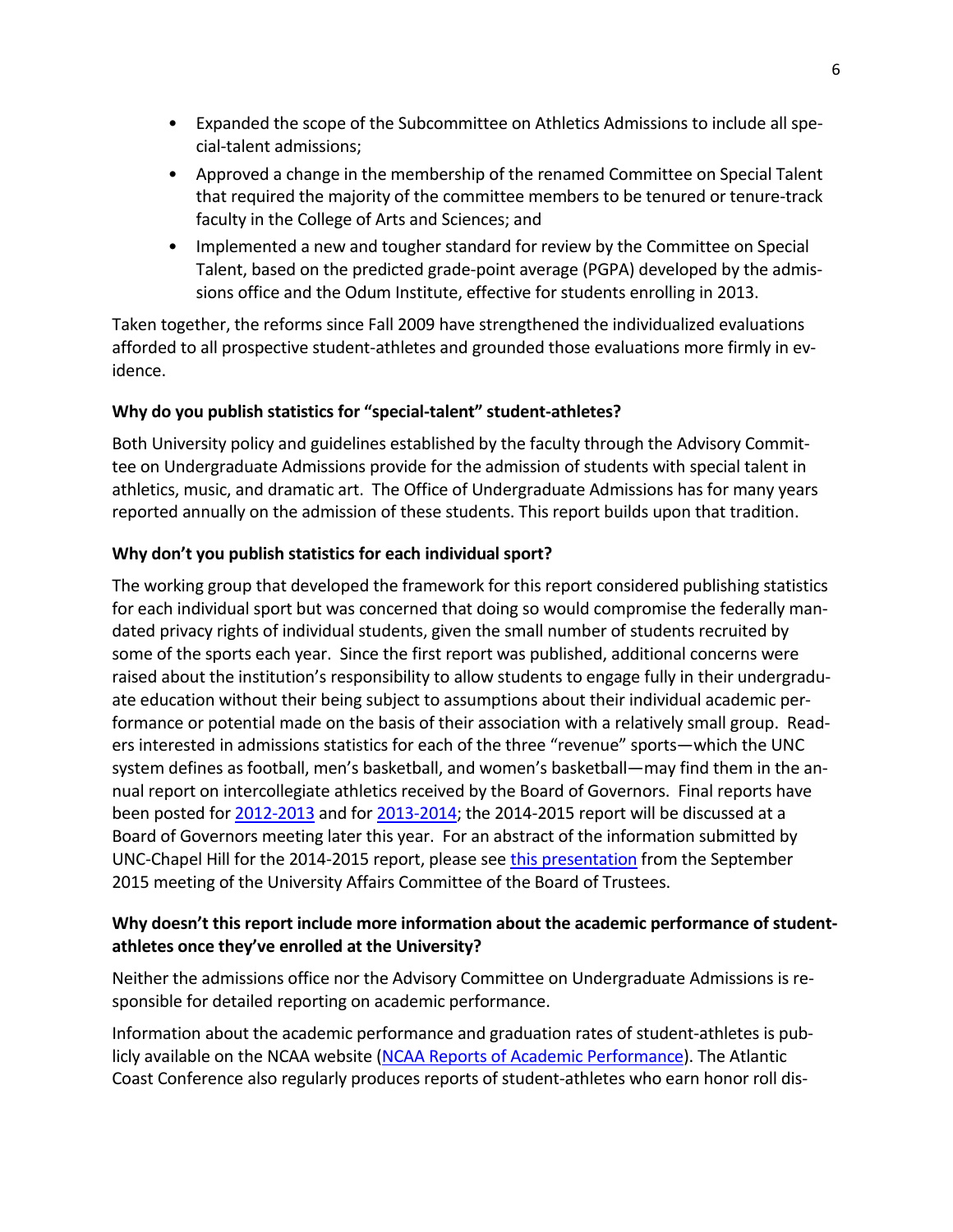tinction (ACC [Honor](http://www.theacc.com/news/ACC-Announces-Honor-Roll-For-2013-2014-Academic-Year_08-07-14_k73bk7) Roll). The annual report on athletics to the Board of Governors of the university system also includes data on academic performance at each of the 16 constituent universities, including UNC-Chapel Hill; as examples, please see the [2013-2014 report](http://www.northcarolina.edu/apps/bog/index.php?mode=browse_premeeting&mid=5206&code=bog) and th[e 2012-](http://www.northcarolina.edu/sites/default/files/item_9_unc_intercollegiate_athletics_report_1012-2013.pdf) [2013 report.](http://www.northcarolina.edu/sites/default/files/item_9_unc_intercollegiate_athletics_report_1012-2013.pdf) The 2014-2015 report will be discussed at a Board of Governors meeting later this year. For an abstract of the information submitted by UNC-Chapel Hill for the 2014-2015 report, please see [this presentation](https://bot.unc.edu/files/2015/09/University-Affairs-Committee_Public.pdf) from the September 2015 meeting of the University Affairs Committee of the Board of Trustees.

#### **How were admissions expectations for student-athletes established?**

The primary criterion for admission for all students, including all student-athletes, is the student's capacity to succeed academically at the University. Specific admissions expectations for student-athletes are informed by close attention to the actual academic performance of student-athletes who enrolled at UNC-Chapel Hill. In keeping with guidelines established by the Advisory Committee for all candidates for undergraduate admission, the admissions office does not impose thresholds or cutoffs—that is, scores or GPAs below which students are automatically denied admission or above which students are automatically admitted. Rather, the admissions office evaluates each prospective student-athlete individually and considers both quantitative and qualitative factors in its evaluation.

#### **How are standardized tests used in admissions?**

The makers of the SAT and the ACT encourage colleges and universities to use their tests in conjunction with other quantitative and qualitative factors. In keeping with this advice, the admissions policies of both the UNC system and UNC-Chapel Hill promote flexibility and fairness in the use of test results. In the UNC system, students who do not achieve designated scores on the SAT or ACT may still be offered admission, provided that faculty members are involved in the evaluation of their applications and provided they are approved by their respective chancellors. At UNC-Chapel Hill, the Advisory Committee has developed Guidelines for [Standardized](http://admissions.unc.edu/files/2013/09/Guidelines_for_Standardized_Testing.pdf) Testing that instruct the admissions office to consider test scores as "one factor among many."

### **Why do you report data about test scores using the SAT scale for Critical Reading and Math scores combined?**

Test scores are reported on the SAT scale for Critical Reading and Math scores combined so that the test score of every student is reported on a uniform scale. ACT composite scores are converted to the SAT scale for Critical Reading and Math using the standard [concordance](http://research.collegeboard.org/sites/default/files/publications/2012/7/researchnote-2009-40-act-sat-concordance-tables.pdf) table approved by the College Board and ACT.

#### **How many prospective student-athletes are denied admission each year?**

The athletics department typically identifies prospective student-athletes well before the admissions season begins. These students undergo preliminary evaluation for admissions on the basis of their courses, grades, test scores, and other information. As a result of these preliminary evaluations, the admissions office advised the athletics department that some prospective students would not be admitted if they applied, the athletics department chose not to recommend other students for admission, and still other students chose to pursue admission to other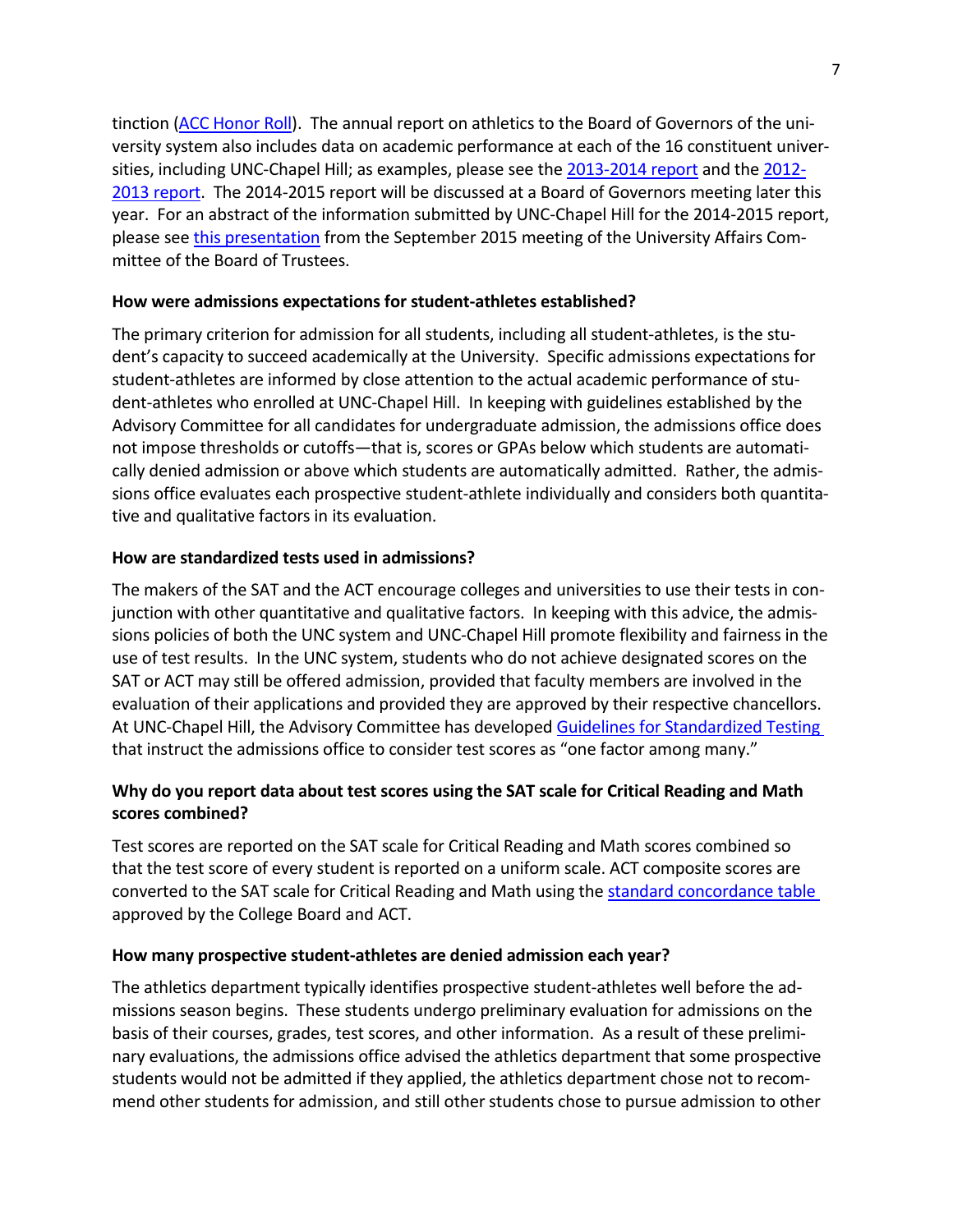colleges and universities. The effect of this process is that student-athletes who will not be viable candidates for admission ordinarily are not recommended by the athletics department and do not apply to the University. In 2015, of the 527 student-athletes presented for preliminary evaluation, 261 applied, and 197 were offered admission. Of the 52 student-athletes who were identified as requiring review by the Committee on Special Talent, 14 applied, and nine were offered admission.

### **Isn't it true that all of the students who require review by the Committee on Special Talent are recruited by the revenue sports?**

Six of the nine students who required faculty review in 2015 were recruited by revenue sports as defined by the UNC system: football, men's basketball, and women's basketball. The other three students were recruited by three different non-revenue sports.

### **How can we compare the credentials of UNC student-athletes to the credentials of student-athletes at other universities?**

We doubt that such a comparison is possible. Few universities publish data about student-athlete admissions. Even when universities do publish such data, they may define the population of student-athletes differently from the way that this report defines the population, or they may use different methods for calculating test scores and grade-point averages.

The Board of Governors of the UNC system publishes information annually about the academic credentials and performance of student-athletes at each of its 16 constituent universities. This information cannot be compared directly to the data contained in the current report, since the two reports use different data and different data definitions.

### **Where may I read more about the University's admissions policies and practices, including those that pertain to student-athletes?**

More information about the University's admissions policies and practices may be found on the Undergraduate Admissions website (Policies and [Reports\)](http://admissions.unc.edu/policies-and-reports/). Information about policies and practices that pertain to students with special talent can be found in the [Undergraduate](http://www.unc.edu/ugradbulletin/admissions.html) Bul[letin;](http://www.unc.edu/ugradbulletin/admissions.html) a detailed description is also availabl[e here.](http://www.unc.edu/sacs/Jan2015/Reports/3.4.3-Admission.html) Previous reports on athletics admissions may be found [here for the class entering in 2013](http://faccoun.unc.edu/wp-content/uploads/2010/10/UAD2012-2013.pdf) and [here for the class entering in 2014,](http://faccoun.unc.edu/wp-content/uploads/2010/10/UAD2013-2014_CORRECTED.pdf) as well as on the [Carolina Commitment](http://carolinacommitment.unc.edu/) website.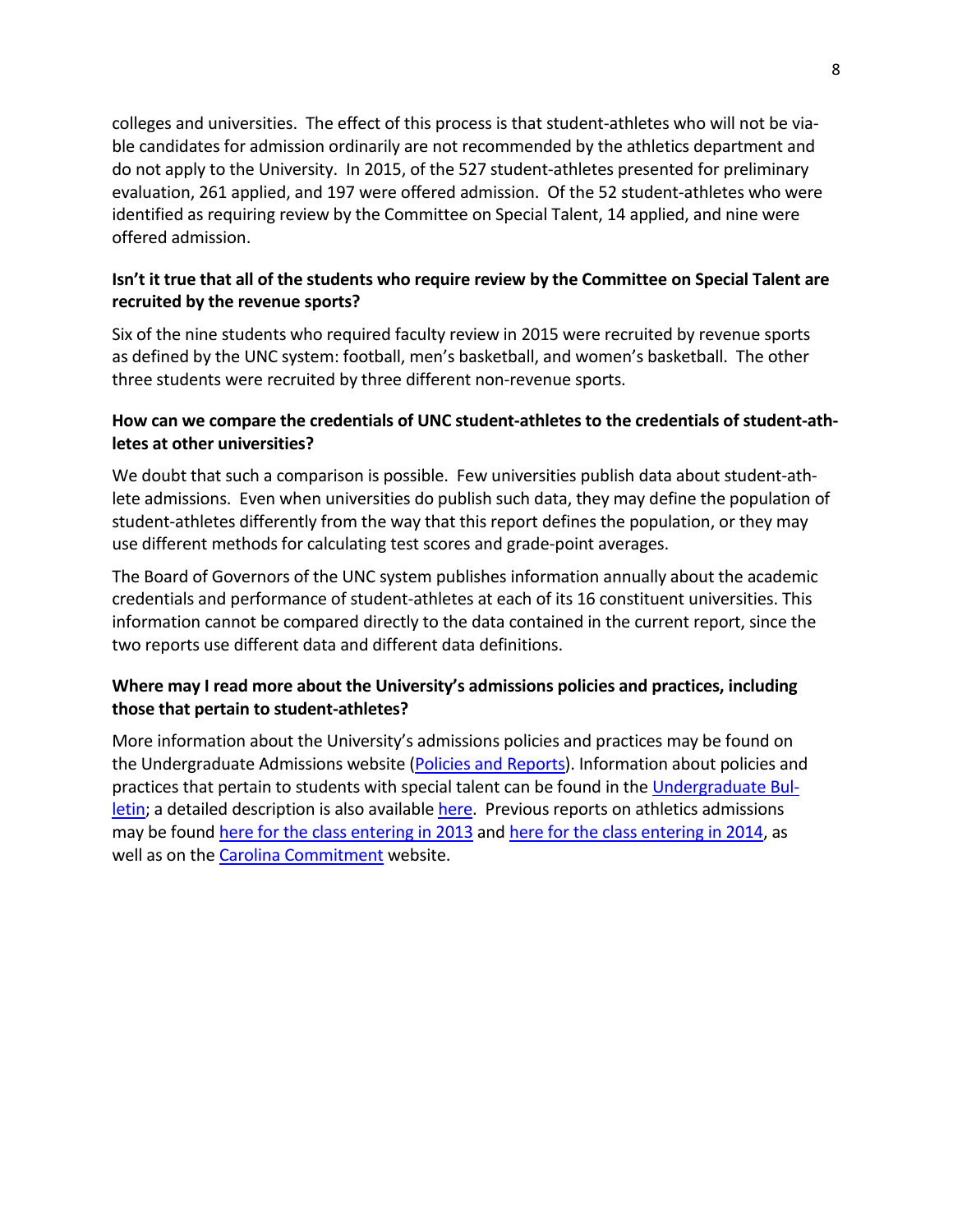#### KEY TERMS

The data summarized in this report have been validated by the Office of Undergraduate Admissions and the Office of [Institutional](https://oira.unc.edu/) Research and Assessment using the definitions and methods described below. In keeping with University policy and practice, and in order to protect the privacy and other rights of individual students, this report does not include aggregate educational data, including admissions credentials, for groups with five or fewer students.

**Enrolling.** Enrolled in the University as of the official census date, which for Spring and Fall semesters is the 10th day of class.

**Class entering 2015.** First-year students who enrolled for the first time at the University during any 2015 term: Spring, Summer I, Summer II, or Fall.

**All student-athletes.** The entire population of student-athletes in the first-year class. This group includes special-talent student-athletes (defined below) and other first-year student athletes who (a) were admitted and enrolled at the University without regard for their special talent in athletics and (b) appeared on the official Fall 2015 squad lists of the athletics department.

**Special-talent student-athletes.** All first-year student-athletes who enrolled at the University through the special-talent policies and procedures approved by the Board of Governors, the Board of Trustees, the Advisory Committee on Undergraduate Admissions, and/or the faculty Committee on Special Talent.

**High-school grade-point average.** Final high-school grade-point average as reported by the student's high school. The results only include official GPAs reported by the student's high school, and only when the school reports GPAs on a 4.0 scale; no estimated GPAs are included. To maintain the integrity of admissions data, the Office of Undergraduate Admissions does not estimate GPAs when high schools do not provide them, and it does not recalculate GPAs when high schools provide them on anything other than a 4.0 scale.

**25th percentile.** The value below which 25 percent of all the values in the group fall.

**75th percentile.** The value below which 75 percent of all the values in the group fall.

**Median.** The value at the midpoint of the group.

**Test score.** Highest official score earned by each student on either the SAT (Critical Reading and Math combined) or the ACT Composite, with the ACT Composite converted to the SAT Critical Reading and Math scale using the standard [concordance](http://research.collegeboard.org/sites/default/files/publications/2012/7/researchnote-2009-40-act-sat-concordance-tables.pdf) table approved by the College Board and ACT. This method of summarizing test scores best represents the way that scores are used by the University. Under guidelines for [standardized](http://admissions.unc.edu/files/2013/09/Guidelines_for_Standardized_Testing.pdf) testing approved by the Advisory Committee on Undergraduate Admissions, when any candidate for admission submits results from both the SAT and the ACT, the University considers the test with the stronger results.

**Minimum course requirements (MCR).** The minimum course [requirements](http://www.northcarolina.edu/aa/admissions/requirements.htm) for all undergraduate candidates established by the Board of Governors of the University of North Carolina system. These requirements include four courses in English; two courses in a language other than